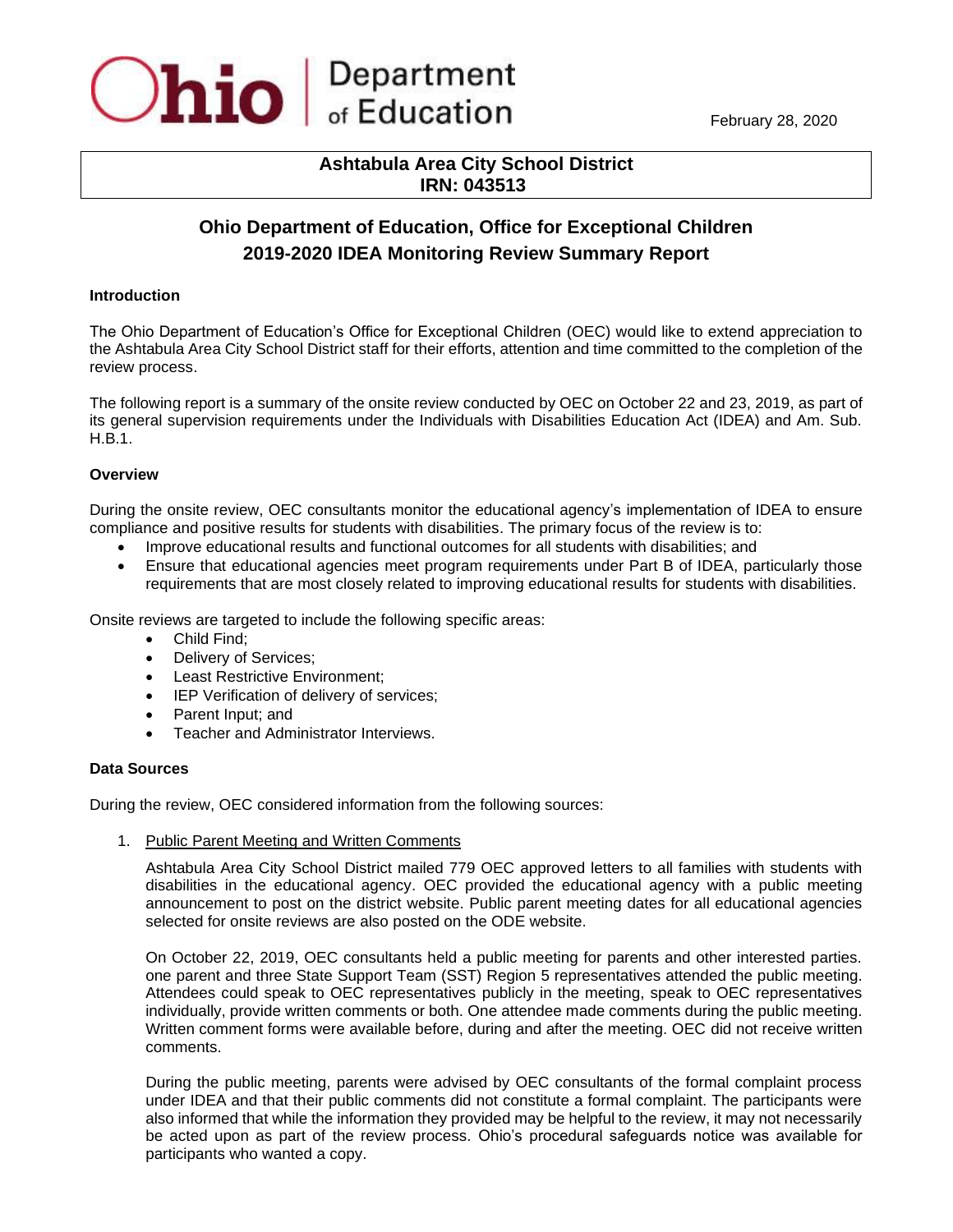## 2. Pre-Onsite Data Analysis

OEC conducted a comprehensive review which included district, building and grade level data; Special Education Performance Profile; Local Report Cards; Comprehensive Continuous Improvement Plan (CCIP); and Education Management Information System (EMIS) data. The data analysis assisted OEC in determining potential growth areas and educational agency strengths.

## 3. Record Review/IEP Verification

Prior to the onsite visit, OEC consultants reviewed 30 records of students with disabilities. OEC selected records of students with disabilities from a variety of disability categories and ages. Fifteen (15) student records were selected for IEP verification in the classroom setting. OEC conducted 15 IEP Verifications and some areas of concern were found regarding the implementation of the IEP within various classroom settings.

## 4. Staff/Administrative Interviews

On October 22 and 23, 2019, OEC consultants held 10 sessions of interviews with 18 administrators and 53 teachers, school counselors, related services personnel and school psychologists. OEC interviews focused on the following review areas: Child Find; Delivery of Services; Least Restrictive Environment (LRE) and IEP alignment and Discipline.

## **Findings of Noncompliance**

A finding is made when noncompliance is identified with evaluation team report (ETR) and/or individualized education program (IEP) requirements. A noncompliance level of 30% or greater in any single area or in specific areas of concern found during the onsite review activities, a Corrective Action Plan (CAP) will need to be developed to address those areas. All noncompliance identified by OEC as part of the review (listed by subject area in the *OEC's Review Findings and Educational Agency Required Actions Table*) must be corrected as indicated in the *Evidence of Correction/Required Actions* column.

OEC provides separate written correspondence to the parent/guardian when action is required to correct findings of noncompliance for individual students. The educational agency will receive copies of this correspondence.

## **Corrective Action Plan (CAP)**

The educational agency will develop a CAP to address any items identified in this summary report. An approved form for the CAP will be provided by OEC or can be accessed on ODE's website by using the keyword search "Monitoring". The CAP developed by the educational agency must include the following:

- Activities to address all areas identified in this summary report;
- Documentation/evidence of implementation of the activities;
- Individuals responsible for implementing the activities;
- Resources needed;
- Completion dates; and
- Continued Plan for Improvement and/or Compliance.

The educational agency must submit the CAP by email to [joseph.kujkowski@education.ohio.gov](mailto:joseph.kujkowski@education.ohio.gov) within 30 school days from the date of this report. OEC will review the action plan submitted by the educational agency for approval. If OEC deems that a revision(s) is necessary, the educational agency will be required to revise and resubmit. The educational agency will be contacted by OEC and notified when the action plan has been approved. *CAP Due Date***: Friday, April 24, 2020** 

## **OEC Trainings**

2/28/2020 Ashtabula Area City School District Summary Report 2 As part of the OEC monitoring process, Ashtabula Area City School District personnel, as identified by OEC, are required to complete the Special Education Essentials 2019-2020 training modules within the Learning Management System (LMS). OEC will provide specific instructions on completing these training modules during the Summary Report presentation. Participants must achieve a 75% or more on each quiz. Participants who do not achieve at least 75% will be contacted by the State Support Team (SST) for additional training.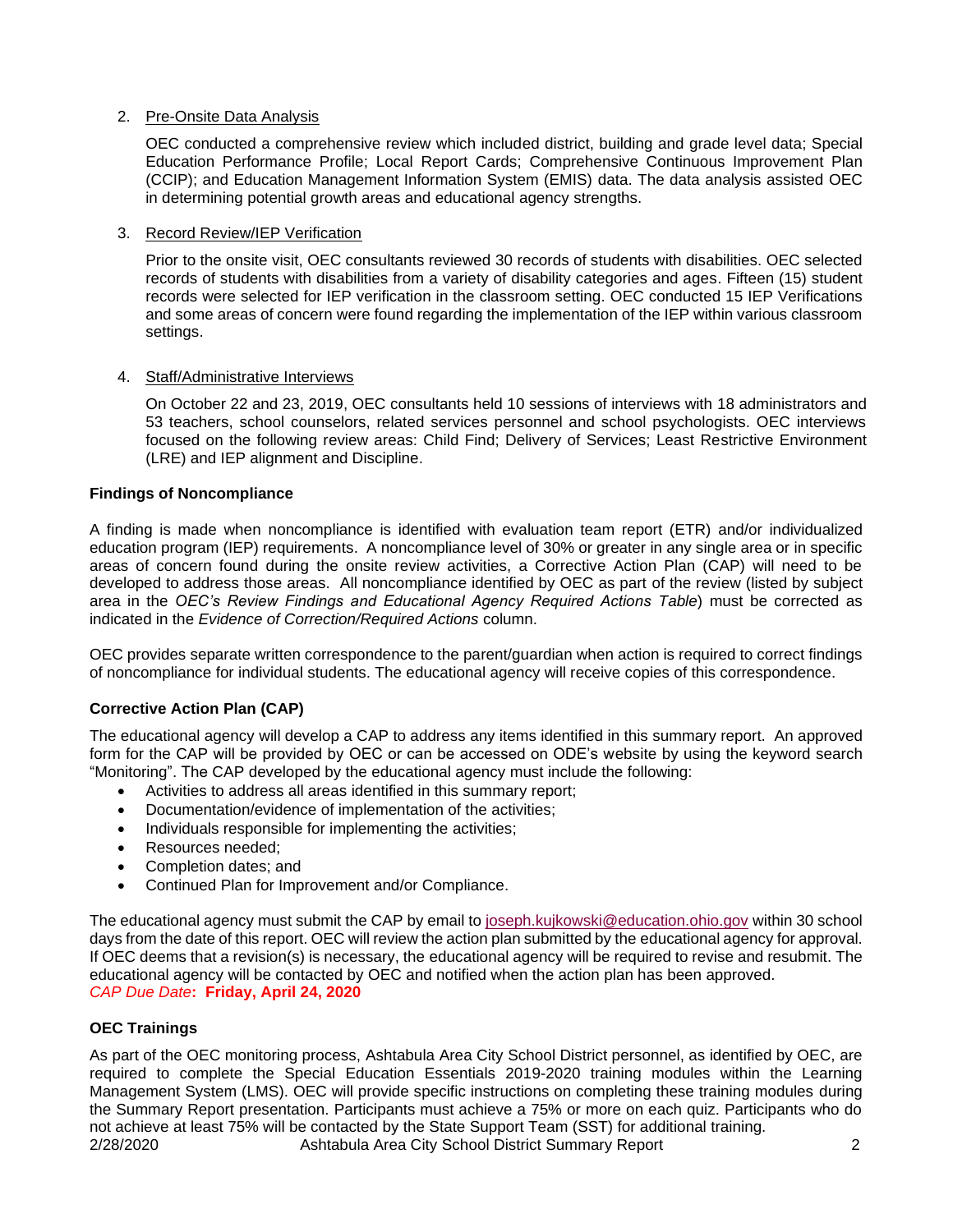## Completion of LMS Training Modules Due Date: **Thursday, May 28, 2020**

#### **Individual Correction**

The educational agency has **60 school days** from the date of this summary report to correct all identified findings of noncompliance for individual students, unless noted otherwise in the report. Detailed information on individual findings are provided in a separate report.

*Individual Correction Due Date: Monday, August 25, 2020*

#### **CAP Activities and Systemic Correction**

The educational agency will provide OEC with documentation verifying the educational agency's completion of all CAP activities and all systemic corrections noted in this summary report. OEC will verify systemic correction through the review of this documentation. If needed, OEC may request additional student records to review. *Completion of CAP Activities and Systemic Correction Due Date: Friday, October 30, 2020*

Once the educational agency has completed all action plan activities, the educational agency will use OEC's monitoring process to create and implement a Strategic Improvement Plan with the OEC and SST assistance.

For questions regarding the review, please contact:Joe Kujkowski, OEC Contact Consultant, at (614) 387-0377, toll-free at (877) 644-6338, or by e-mail at [joseph.kojkowski@education.ohio.gov](mailto:joseph.kojkowski@education.ohio.gov).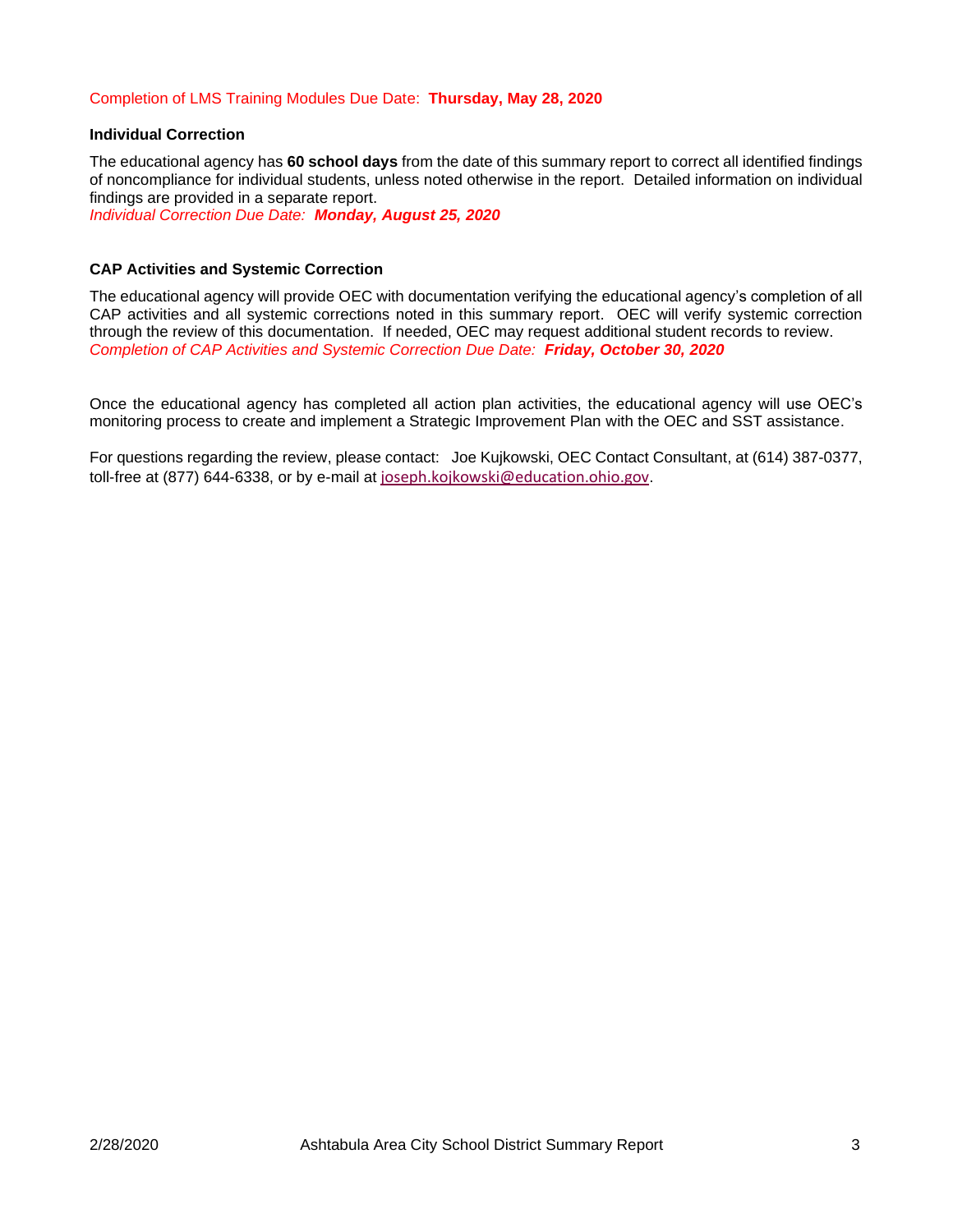## **OEC's Review Findings and Educational Agency Required Actions**

## **Component 1: Child Find**

*Each educational agency shall adopt and implement written policies and procedures approved by the Ohio Department of Education, Office for Exceptional Children, that ensure all children with disabilities residing within the educational agency, regardless of the severity of their disability, and who are in need of special education and related services are identified, located, and evaluated as required by the Individuals with Disabilities Education Improvement Act of 2004 and Federal Regulations at 34 C.F.R. Part 300 pertaining to child find, including the regulations at 34 C.F.R. 300.111 and 300.646 and Rule 3301-51-03 of the Ohio Operating Standards serving Children with Disabilities.* 

| <b>Record</b><br><b>Review</b><br><b>Item</b> | <b>Regulation 34</b><br><b>CFR or OAC</b> | <b>Evidence of Findings</b>                                                                                                                                                                                                                                                                                                                                                                                                                                                                                                              | <b>Evidence of Correction</b><br><b>Required Actions</b>                                                                                                                                                                                                                                                                                                                                 | <b>Must be</b><br>addressed in<br><b>CAP</b>                                                  |
|-----------------------------------------------|-------------------------------------------|------------------------------------------------------------------------------------------------------------------------------------------------------------------------------------------------------------------------------------------------------------------------------------------------------------------------------------------------------------------------------------------------------------------------------------------------------------------------------------------------------------------------------------------|------------------------------------------------------------------------------------------------------------------------------------------------------------------------------------------------------------------------------------------------------------------------------------------------------------------------------------------------------------------------------------------|-----------------------------------------------------------------------------------------------|
| $CF-1$                                        | $300.305(a)$ and                          | Record Review                                                                                                                                                                                                                                                                                                                                                                                                                                                                                                                            | <b>Individual Correction</b>                                                                                                                                                                                                                                                                                                                                                             | $\boxtimes$ NA                                                                                |
|                                               | 3301-51-11<br>(c)(1)(a)                   | Preschool records were not reviewed.                                                                                                                                                                                                                                                                                                                                                                                                                                                                                                     | <b>NA</b>                                                                                                                                                                                                                                                                                                                                                                                |                                                                                               |
|                                               |                                           |                                                                                                                                                                                                                                                                                                                                                                                                                                                                                                                                          | <b>Systemic Correction</b>                                                                                                                                                                                                                                                                                                                                                               |                                                                                               |
|                                               |                                           |                                                                                                                                                                                                                                                                                                                                                                                                                                                                                                                                          | <b>NA</b>                                                                                                                                                                                                                                                                                                                                                                                |                                                                                               |
| $CF-2$                                        | 3301-51-06                                | <b>Record Review</b>                                                                                                                                                                                                                                                                                                                                                                                                                                                                                                                     | <b>Individual Correction</b>                                                                                                                                                                                                                                                                                                                                                             | $\boxtimes$ Yes                                                                               |
|                                               |                                           | Eleven (11) evaluations did not appropriately<br>document interventions provided to resolve<br>concerns for the child performing below grade-level<br>standards.<br>Interviews<br>Through interviews, it appears that some teachers<br>and other staff collect intervention data. However,<br>it did not appear that there was a standard process<br>of initiating interventions and making referrals for                                                                                                                                | OEC has verified that these students have a current<br>ETR in place, so no additional individual correction<br>is required.<br><b>Systemic Correction</b><br>The educational agency must submit evidence to<br>OEC of written procedures and practices regarding<br>documentation of intervention and supports<br>provided prior to completion of the initial evaluation<br>team report. | The educational<br>agency needs to<br>address this finding<br>in a Corrective<br>Action Plan. |
|                                               |                                           | evaluation.<br><b>Other Considerations</b><br>Frequently, the district's initial ETRs did not contain<br>a summary of interventions implemented to include<br>description, intensity, time and results. The district<br>must provide a summary of actual interventions<br>and not simply a list of possible accommodations.<br>For reevaluations, if no additional interventions<br>were provided, simply noting that the team agreed<br>the current IEP supports and services are suitable<br>to meet the student's needs will suffice. |                                                                                                                                                                                                                                                                                                                                                                                          |                                                                                               |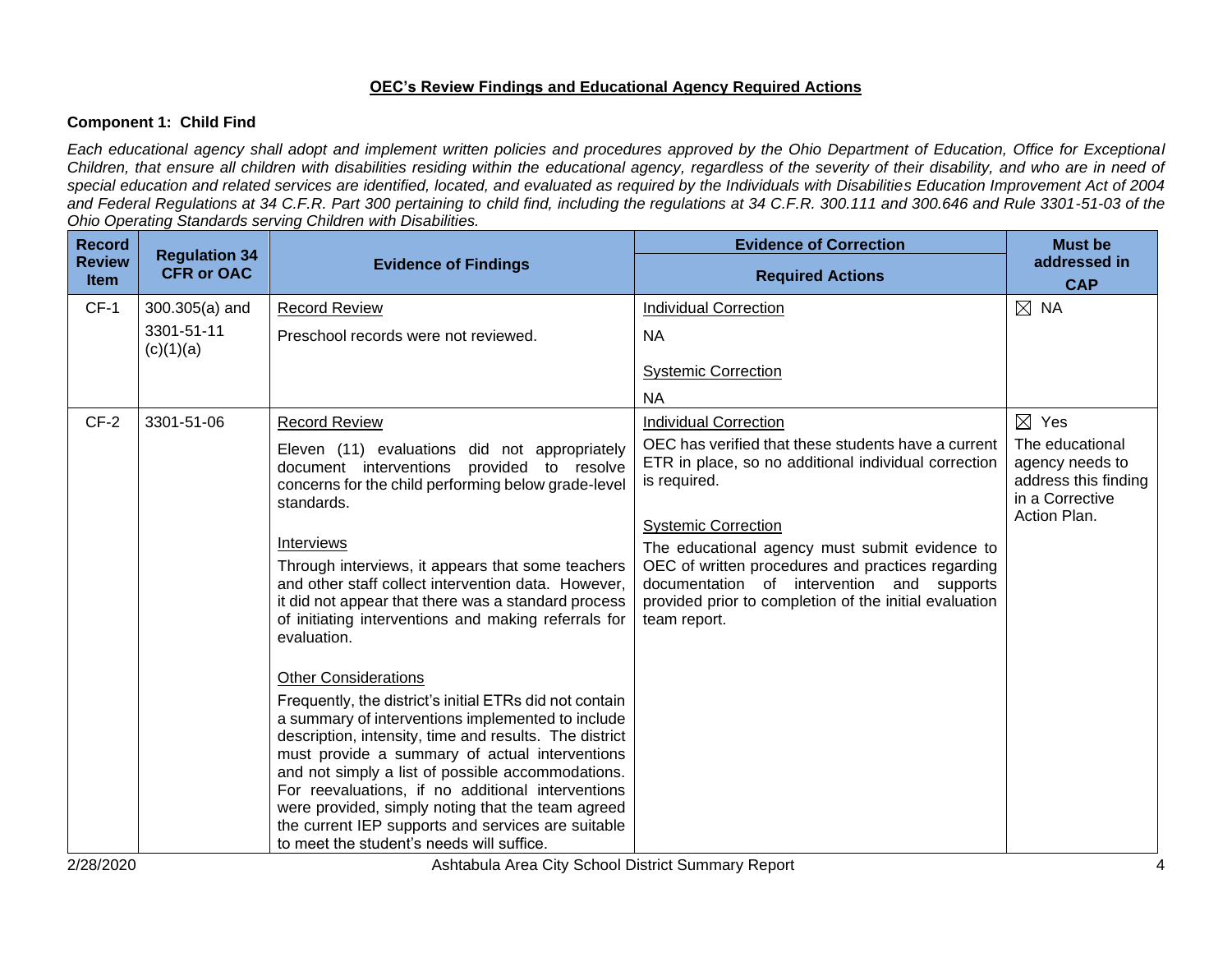| <b>Record</b><br><b>Review</b><br><b>Item</b> | <b>Regulation 34</b><br><b>CFR or OAC</b> | <b>Evidence of Findings</b>                                                                                                                                                                                                                              | <b>Evidence of Correction</b><br><b>Required Actions</b>                                                                                                                                                                                                                                                                                                                                                                                                                                                                                                                                                                                                                                                                                                                                                          | <b>Must be</b><br>addressed in<br><b>CAP</b>                                                                                      |
|-----------------------------------------------|-------------------------------------------|----------------------------------------------------------------------------------------------------------------------------------------------------------------------------------------------------------------------------------------------------------|-------------------------------------------------------------------------------------------------------------------------------------------------------------------------------------------------------------------------------------------------------------------------------------------------------------------------------------------------------------------------------------------------------------------------------------------------------------------------------------------------------------------------------------------------------------------------------------------------------------------------------------------------------------------------------------------------------------------------------------------------------------------------------------------------------------------|-----------------------------------------------------------------------------------------------------------------------------------|
| $CF-3$                                        | 300.501(b)(1)<br>3301-51-06<br>(E)(2)(a)  | <b>Record Review</b><br>Four (4) student records did not show evidence that<br>the parent was afforded the opportunity to<br>participate in the evaluation team planning<br>meeting.                                                                     | <b>Individual Correction</b><br>The educational agency must provide evidence that<br>the parent was involved or provided the opportunity<br>to participate in the evaluation planning process.<br>The evidence may include evaluation planning form,<br>prior written notice, parent invitation, referral form or<br>communication log.<br>If the educational agency cannot provide<br>documentation that the parent was involved or<br>provided the opportunity to participate in the<br>evaluation planning process, the educational<br>agency must conduct a reevaluation planning<br>meeting with the parent.                                                                                                                                                                                                 | $\boxtimes$ No<br>The educational<br>agency does not<br>need to address<br>this finding in a<br><b>Corrective Action</b><br>Plan. |
|                                               |                                           |                                                                                                                                                                                                                                                          | <b>Systemic Correction</b><br>The educational agency must submit evidence to<br>OEC of written procedures and practices that<br>include the parent in the evaluation planning<br>process.                                                                                                                                                                                                                                                                                                                                                                                                                                                                                                                                                                                                                         |                                                                                                                                   |
| $CF-4$                                        | 300.300                                   | <b>Record Review</b><br>Seventeen (17) student records did not provide<br>evidence of parental consent obtained prior to new<br>testing.<br><b>Other Considerations</b><br>In many cases, the PR-05s were not submitted as<br>part of the record review. | <b>Individual Correction</b><br>The educational agency must provide evidence that<br>the parent provided informed, written consent for<br>evaluation, based upon the planning form. Or the<br>agency must show documented repeated attempts<br>to obtain informed, written consent to which the<br>parent did not respond.<br>The evidence may include, prior written notice,<br>parent invitation, communication log, or other<br>documented attempts to obtain parental informed,<br>written consent.<br>If the educational<br>agency cannot provide<br>documentation that the parent provided informed,<br>written consent for evaluation, or did not respond to<br>repeated attempts to obtain consent, the agency<br>including<br>must<br>conduct<br>a<br>reevaluation<br>documentation of parental consent. | $\boxtimes$ Yes<br>The educational<br>agency needs to<br>address this finding<br>in a Corrective<br>Action Plan.                  |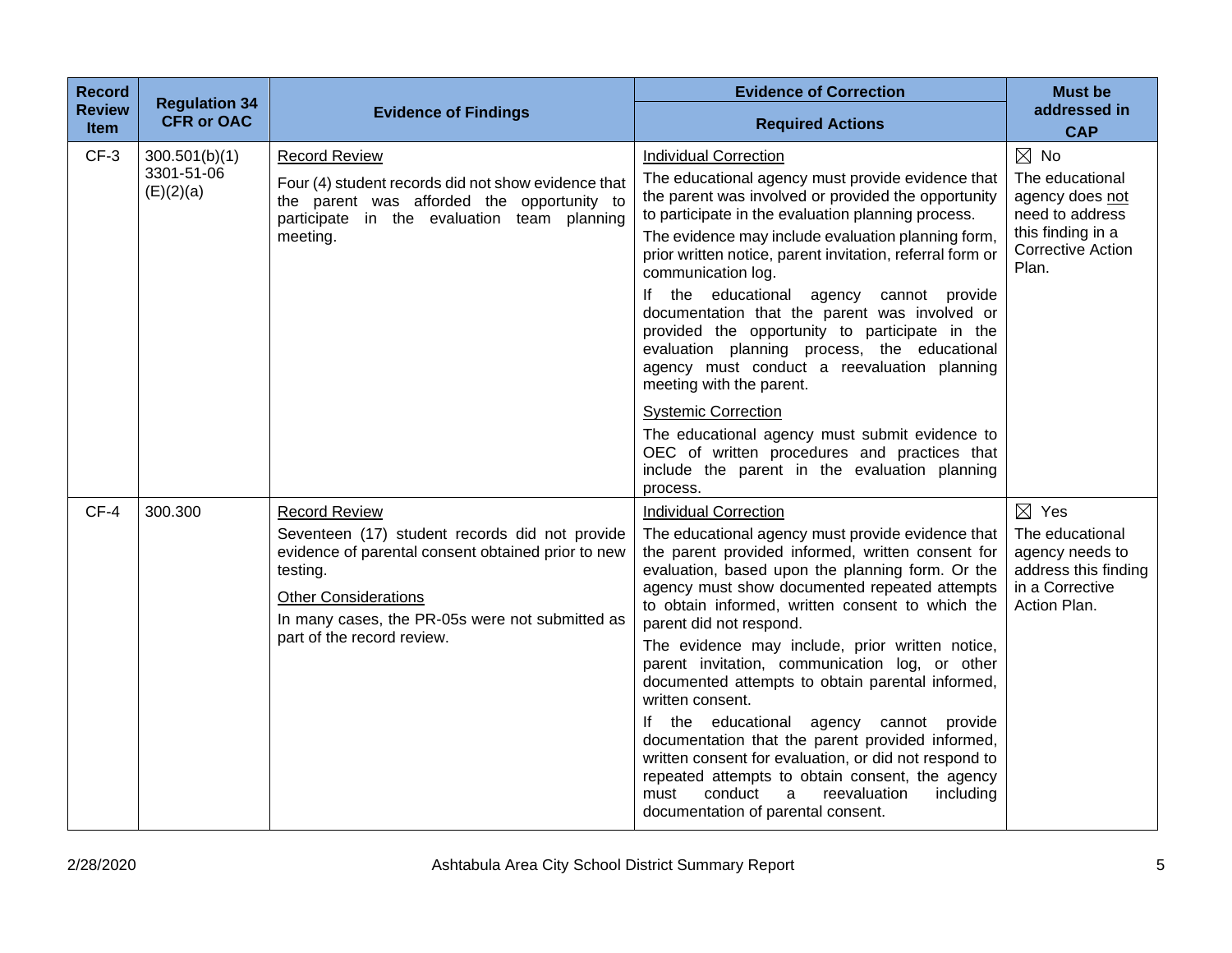| <b>Record</b><br><b>Review</b><br><b>Item</b> | <b>Regulation 34</b><br><b>CFR or OAC</b>              | <b>Evidence of Findings</b>                                                                                                                                                                                                                                                                                                                                                                                                                                                                                                                                                                                                                                                 | <b>Evidence of Correction</b><br><b>Required Actions</b>                                                                                                                                                                                                                                                                                                                                                                                                                                                                        | <b>Must be</b><br>addressed in<br><b>CAP</b>                                                                     |
|-----------------------------------------------|--------------------------------------------------------|-----------------------------------------------------------------------------------------------------------------------------------------------------------------------------------------------------------------------------------------------------------------------------------------------------------------------------------------------------------------------------------------------------------------------------------------------------------------------------------------------------------------------------------------------------------------------------------------------------------------------------------------------------------------------------|---------------------------------------------------------------------------------------------------------------------------------------------------------------------------------------------------------------------------------------------------------------------------------------------------------------------------------------------------------------------------------------------------------------------------------------------------------------------------------------------------------------------------------|------------------------------------------------------------------------------------------------------------------|
|                                               |                                                        |                                                                                                                                                                                                                                                                                                                                                                                                                                                                                                                                                                                                                                                                             | <b>Systemic Correction</b><br>The educational agency must submit evidence to<br>OEC of written procedures and practices for<br>obtaining parental consent obtained prior to new<br>testing or policies and practices for moving forward<br>when parents will not participate.                                                                                                                                                                                                                                                   |                                                                                                                  |
| $CF-5$                                        | 300.304(c)(4)<br>3301-51-01<br>3301-51-06<br>(E)(2)(a) | <b>Record Review</b><br>Eighteen (18) evaluations did not provide evidence<br>that the evaluation addresses all areas related to<br>the suspected disability.<br><b>Other Considerations</b><br>In many instances, evaluations were conducted<br>and included in Part 1, but not listed on the planning<br>form, or vice versa. It appears that required forms<br>in Part 1 of the ETR were either not being used or<br>were being altered by using multiple choice<br>questions or checklists provided to evaluators<br>without the option to summarize or provide more<br>detail. Modifying required forms to omit essential<br>components on the forms is not permitted. | <b>Individual Correction</b><br>The educational agency will convene the ETR<br>teams to conduct a reevaluation and provide<br>evidence that the evaluation addresses all areas<br>related to the suspected disability.<br><b>Systemic Correction</b><br>The educational agency must submit evidence to<br>OEC of written procedures and practices to provide<br>evidence that the evaluation addresses all areas<br>related to the suspected disability.                                                                        | $\boxtimes$ Yes<br>The educational<br>agency needs to<br>address this finding<br>in a Corrective<br>Action Plan. |
| CF-6                                          | 300.306(c)                                             | <b>Record Review</b><br>Twenty-three (23) evaluations did not show<br>evidence of clearly stating the summary of<br>assessment results.<br><b>Other Considerations</b><br>It is important that the summary of assessments in<br>Part 2 of the ETR be clear to parents and address<br>data from all evaluators in Part 1. In many cases,<br>only the school psychologist's evaluation was<br>represented, and in other cases, related service<br>providers or other evaluators were omitted from the<br>summary.                                                                                                                                                             | <b>Individual Correction</b><br>The educational agency will reconvene the ETR<br>teams to conduct a reevaluation and provide a clear<br>and concise summary of the data and assessment<br>conducted that meets the requirements of 3301-51-<br>06 (G) (Summary of information). The IEP team<br>must consider the results of this reevaluation.<br><b>Systemic Correction</b><br>The educational agency must submit evidence to<br>OEC of written procedures and practices regarding<br>summary of data and assessment results. | $\boxtimes$ Yes<br>The educational<br>agency needs to<br>address this finding<br>in a Corrective<br>Action Plan. |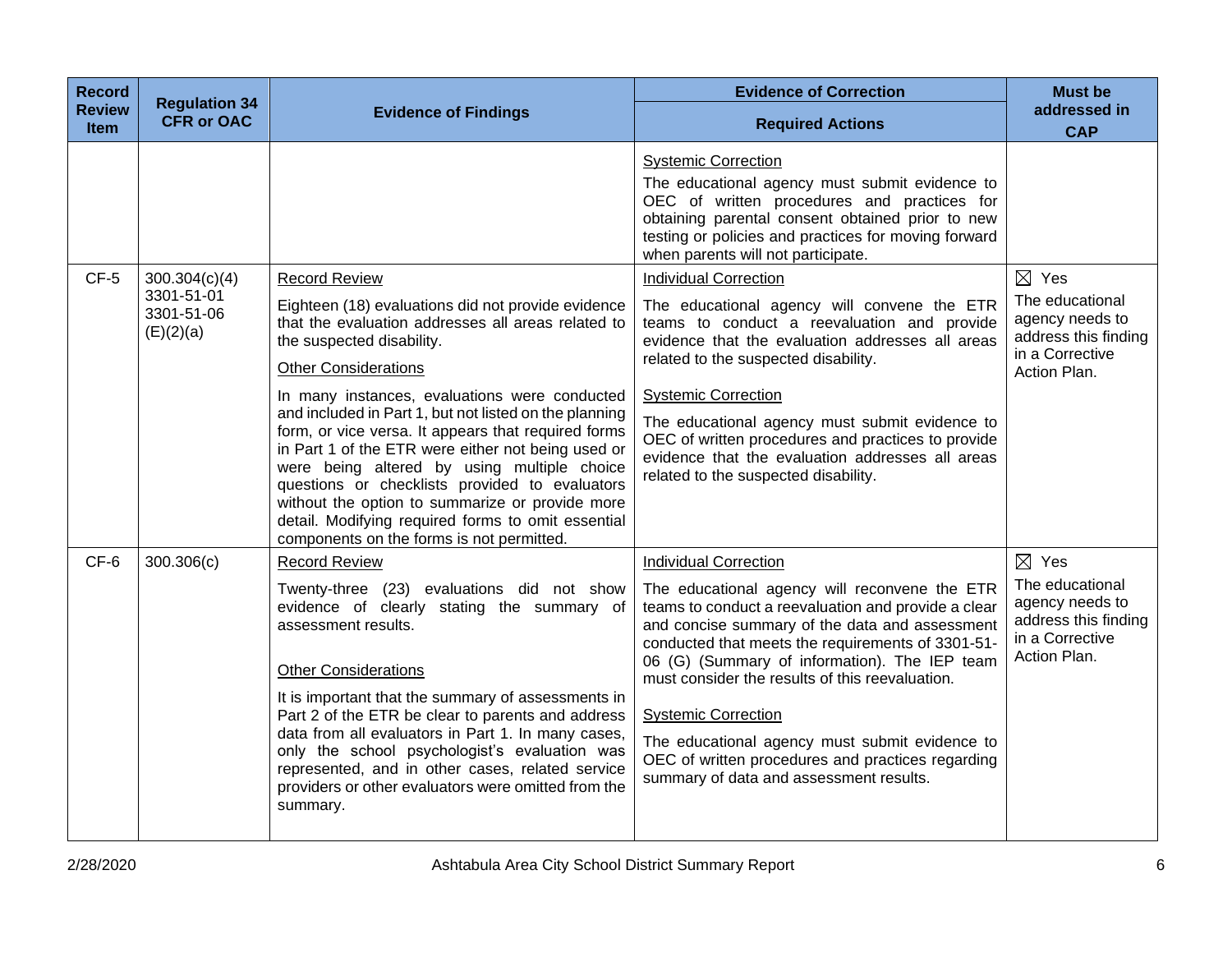| <b>Record</b><br><b>Review</b> | <b>Regulation 34</b>                   | <b>Evidence of Findings</b>                                                                                                                                                                                                                                                                                                                                                   | <b>Evidence of Correction</b>                                                                                                                                                                                                                                                                                                                                                                                                                                                                                 | <b>Must be</b><br>addressed in                                                                                   |
|--------------------------------|----------------------------------------|-------------------------------------------------------------------------------------------------------------------------------------------------------------------------------------------------------------------------------------------------------------------------------------------------------------------------------------------------------------------------------|---------------------------------------------------------------------------------------------------------------------------------------------------------------------------------------------------------------------------------------------------------------------------------------------------------------------------------------------------------------------------------------------------------------------------------------------------------------------------------------------------------------|------------------------------------------------------------------------------------------------------------------|
| Item                           | <b>CFR or OAC</b>                      |                                                                                                                                                                                                                                                                                                                                                                               | <b>Required Actions</b>                                                                                                                                                                                                                                                                                                                                                                                                                                                                                       | <b>CAP</b>                                                                                                       |
| CF-7                           | 300.306(c)                             | <b>Record Review</b><br>Fifteen (15) evaluation team reports did not contain<br>a clear and succinct description of educational<br>needs.                                                                                                                                                                                                                                     | Individual Correction<br>The educational agency will reconvene the ETR<br>teams to conduct a reevaluation and provide a clear<br>and succinct description of the student's educational<br>needs. The IEP team must consider the results of<br>this reevaluation.<br><b>Systemic Correction</b><br>The educational agency must submit evidence to<br>OEC of written procedures and practices regarding<br>description of educational needs.                                                                    | $\boxtimes$ Yes<br>The educational<br>agency needs to<br>address this finding<br>in a Corrective<br>Action Plan. |
| CF-8                           | 300.306(c)                             | <b>Record Review</b><br>Fourteen (14) evaluation team reports did not<br>contain specific implications for instruction.<br><b>Other Considerations</b><br>In some cases, there was no description or a lack<br>of clarity of the implications for instruction (the<br>implications description was generic in nature and<br>did not address the specific needs of the child). | <b>Individual Correction</b><br>The educational agency will reconvene the ETR<br>teams to conduct a reevaluation and provide a clear<br>description of specific implications for instruction.<br>The IEP team must consider the results of this<br>reevaluation.<br><b>Systemic Correction</b><br>The educational agency must submit evidence to<br>OEC of written procedures and practices regarding<br>implications for instruction.                                                                        | $\boxtimes$ Yes<br>The educational<br>agency needs to<br>address this finding<br>in a Corrective<br>Action Plan. |
| CF-9                           | 300.306(a)(1)<br>3301-51-01<br>(B)(21) | <b>Record Review</b><br>Fourteen (14) evaluations did not show evidence<br>that a group of qualified professionals, as<br>appropriate to the suspected disability, were<br>involved in determining whether the child is a child<br>with a disability as well as the child's educational<br>needs.                                                                             | <b>Individual Correction</b><br>The educational agency must provide evidence that<br>the ETR teams and other qualified professionals, as<br>appropriate, participated in the determination of<br>eligibility and educational needs. If not, the ETR<br>team must reconvene and provide OEC evidence of<br>group participation.<br><b>Systemic Correction</b><br>The educational agency must submit evidence to<br>OEC of written procedures and practices regarding<br>the eligibility determination process. | $\boxtimes$ Yes<br>The educational<br>agency needs to<br>address this finding<br>in a Corrective<br>Action Plan. |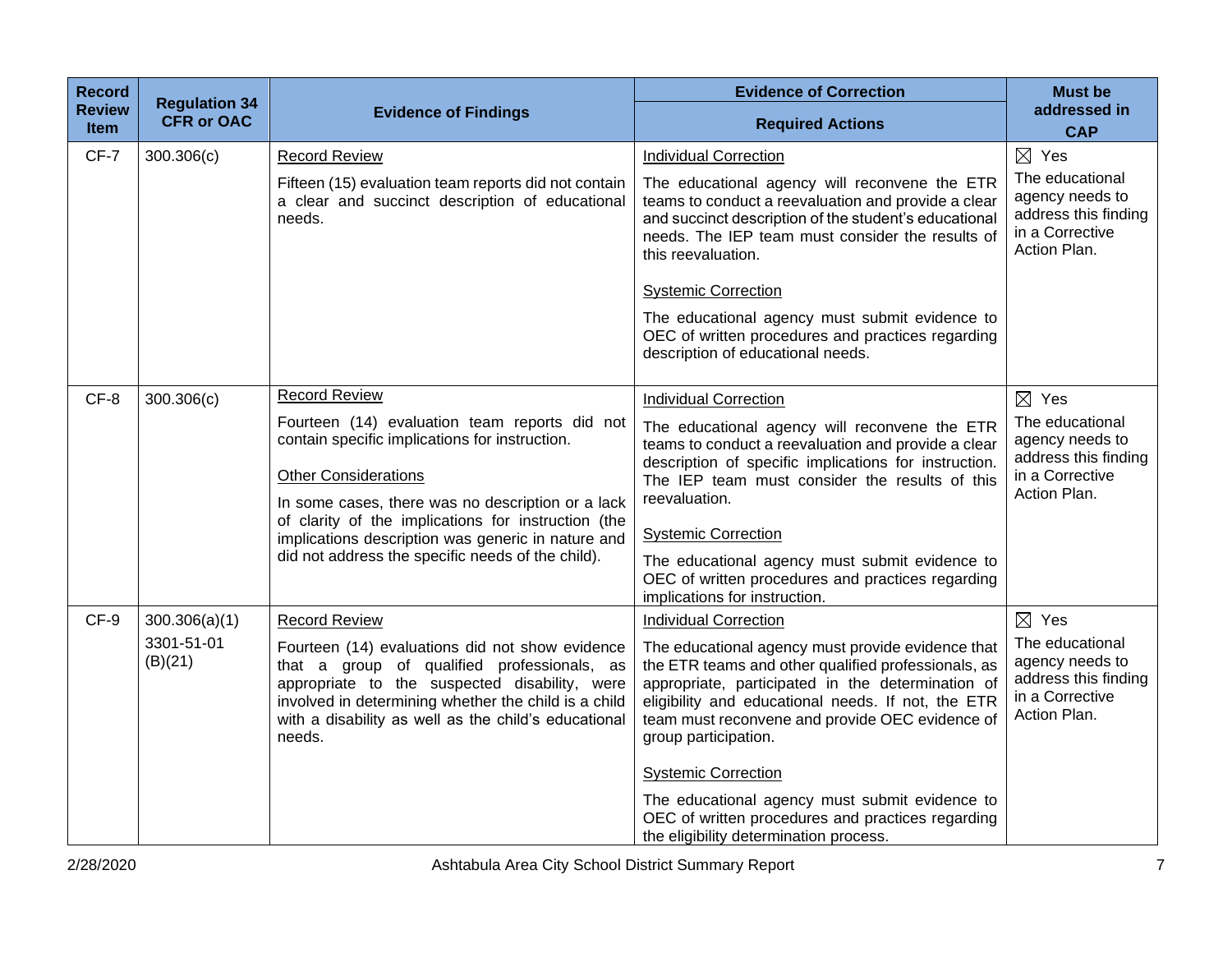## **Component 2: Delivery of Services**

*Each educational agency shall have policies, procedures and practices to ensure that each child with a disability has an IEP that is developed, reviewed, and revised in a meeting and implemented in accordance with 300.320 through 300.324.*

|                                                                                                                                                                                                                                                                                                                                                                                                                                                                                                                                                                                                                                                                                                                                                                                                                                                                                                                                                                                                                                                                                                                                                                                                                                                                                                                        | <b>Evidence of Correction</b>                                                                                                                                                                                                                                                                                                                                                                                                                   | <b>Must be addressed</b>                                                                                         |
|------------------------------------------------------------------------------------------------------------------------------------------------------------------------------------------------------------------------------------------------------------------------------------------------------------------------------------------------------------------------------------------------------------------------------------------------------------------------------------------------------------------------------------------------------------------------------------------------------------------------------------------------------------------------------------------------------------------------------------------------------------------------------------------------------------------------------------------------------------------------------------------------------------------------------------------------------------------------------------------------------------------------------------------------------------------------------------------------------------------------------------------------------------------------------------------------------------------------------------------------------------------------------------------------------------------------|-------------------------------------------------------------------------------------------------------------------------------------------------------------------------------------------------------------------------------------------------------------------------------------------------------------------------------------------------------------------------------------------------------------------------------------------------|------------------------------------------------------------------------------------------------------------------|
| <b>Evidence of Findings</b>                                                                                                                                                                                                                                                                                                                                                                                                                                                                                                                                                                                                                                                                                                                                                                                                                                                                                                                                                                                                                                                                                                                                                                                                                                                                                            | <b>Required Actions</b>                                                                                                                                                                                                                                                                                                                                                                                                                         | in CAP                                                                                                           |
| <b>Record Review</b><br>Eleven (11) IEPs did not show evidence that the<br>postsecondary transition plan met all eight<br>required elements of the IDEA for the student,<br>specifically in the following area(s):<br>1. There<br>are<br>appropriate<br>measurable<br>postsecondary goal(s).<br>2. The postsecondary goals are updated<br>annually.<br>3. The postsecondary goals were based on age<br>appropriate transition assessment (AATA).<br>4. There are transition services that will<br>reasonably enable the student to meet the<br>postsecondary goal(s).<br>5. The transition services include courses of<br>study that will reasonably enable the student to<br>meet the postsecondary goal(s).<br>6. The annual goal(s) are related to the student's<br>transition service needs.<br>7. There is evidence the student was invited to<br>the IEP Team Meeting where transition<br>services were discussed.<br>8. When appropriate, there is evidence that a<br>representative of any participating agency was<br>invited to the IEP Team Meeting.<br><b>Other Considerations</b><br>In most cases, post-secondary transition services<br>and goals were generically represented in student<br>records. Transition services were either not listed<br>in the IEP or lacked clarity and individualization. | <b>Individual Correction</b><br>The educational agency must reconvene the teams<br>to review and correct the postsecondary transition<br>plan for the IEPs identified as noncompliant or<br>provide documentation of the student's withdrawal<br>date from the educational agency.<br><b>Systemic Correction</b><br>The educational agency must submit evidence to<br>OEC of written procedures and practices regarding<br>transition services. | $\boxtimes$ Yes<br>The educational<br>agency needs to<br>address this finding<br>in a Corrective<br>Action Plan. |
|                                                                                                                                                                                                                                                                                                                                                                                                                                                                                                                                                                                                                                                                                                                                                                                                                                                                                                                                                                                                                                                                                                                                                                                                                                                                                                                        |                                                                                                                                                                                                                                                                                                                                                                                                                                                 | Reviewers noted instances where the student                                                                      |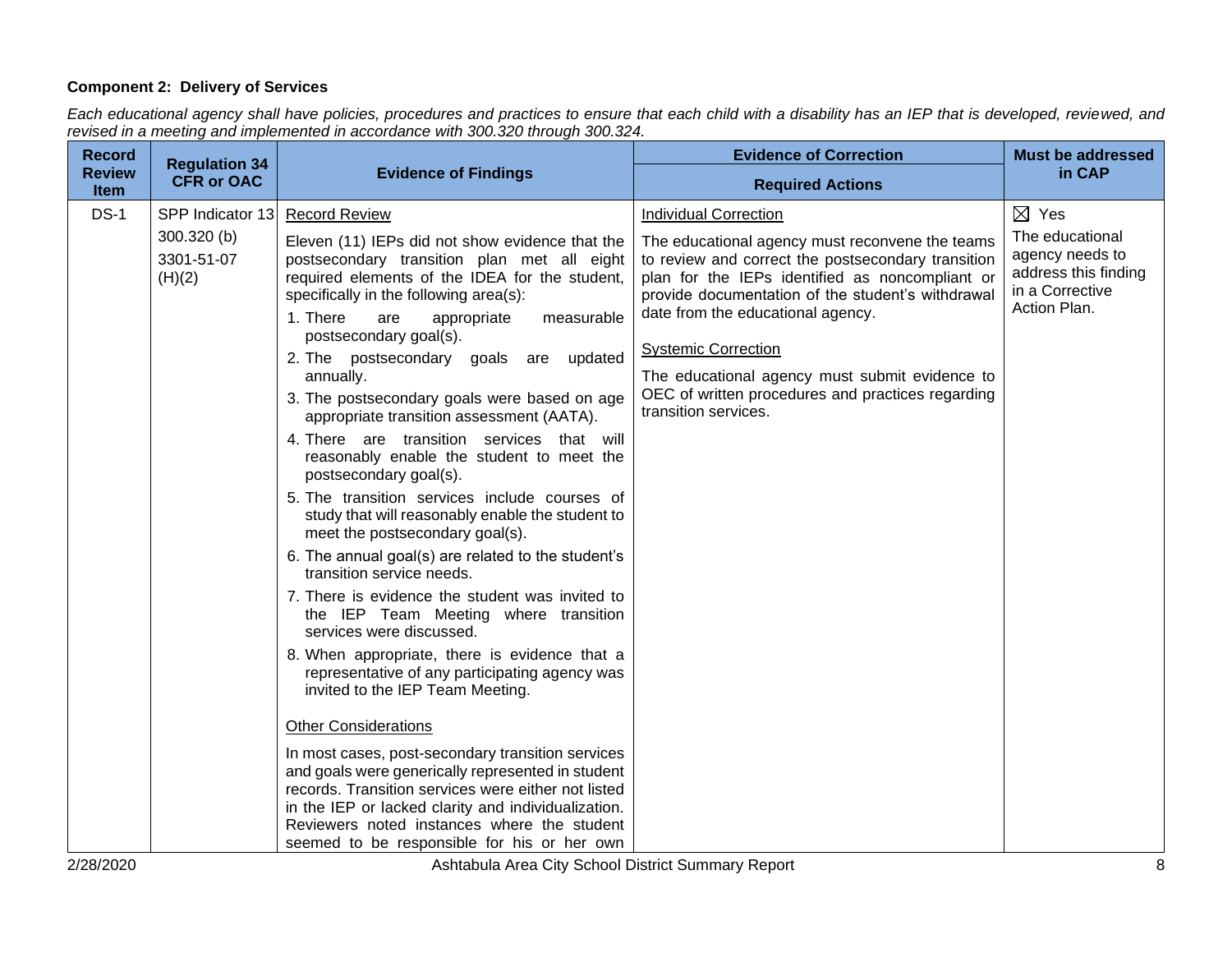| <b>Record</b>                | <b>Regulation 34</b> |                                                                                                                                                                                                                                                                                                                                                                                                                                                                         | <b>Evidence of Correction</b>                                                                                                                                                                                                                                                                                                                                                                                                                                                                                                                                                                                                                                                                                                               | <b>Must be addressed</b>                                                                                         |
|------------------------------|----------------------|-------------------------------------------------------------------------------------------------------------------------------------------------------------------------------------------------------------------------------------------------------------------------------------------------------------------------------------------------------------------------------------------------------------------------------------------------------------------------|---------------------------------------------------------------------------------------------------------------------------------------------------------------------------------------------------------------------------------------------------------------------------------------------------------------------------------------------------------------------------------------------------------------------------------------------------------------------------------------------------------------------------------------------------------------------------------------------------------------------------------------------------------------------------------------------------------------------------------------------|------------------------------------------------------------------------------------------------------------------|
| <b>Review</b><br><b>Item</b> | <b>CFR or OAC</b>    | <b>Evidence of Findings</b>                                                                                                                                                                                                                                                                                                                                                                                                                                             | <b>Required Actions</b>                                                                                                                                                                                                                                                                                                                                                                                                                                                                                                                                                                                                                                                                                                                     | in CAP                                                                                                           |
|                              |                      | transition services, which is not appropriate. Other<br>records demonstrated missing information with<br>regard to strengths and needs.<br>This is an opportunity for professional<br>development regarding transition including Age<br>Appropriate Transition Assessments (AATAs) to<br>address preferences, interests, needs and<br>strengths in the development of Postsecondary<br><b>Transition Plans.</b>                                                         |                                                                                                                                                                                                                                                                                                                                                                                                                                                                                                                                                                                                                                                                                                                                             |                                                                                                                  |
| $DS-2$                       | 300.320(a)(1)        | <b>Record Review</b><br>Twenty-six (26) IEPs did not contain Present<br>Levels of Academic Achievement and Functional<br>Performance (PLOP) that addressed the needs of<br>the student.<br><b>Other Considerations</b><br>This is an opportunity for professional<br>development and/or targeted technical assistance<br>in developing Present Levels of Academic<br>Achievement and Functional Performance<br>(PLOP) that clearly address the needs of the<br>student. | <b>Individual Correction</b><br>The educational agency must reconvene the IEP<br>teams of the IEPs identified as noncompliant to<br>review and amend the PLOP related to each goal to<br>include:<br>Summary of current daily academic/ behavior<br>$\bullet$<br>and/ or functional performance (strengths and<br>needs) compared to expected grade level<br>standards in order to provide a frame of<br>reference;<br>PLOP must relate to the goal measurement<br>Baseline data provided for developing a<br>measurable goal.<br><b>Systemic Correction</b><br>The educational agency must submit evidence to<br>OEC of written procedures and practices regarding<br>the review of current academic/functional data when<br>writing IEPs. | $\boxtimes$ Yes<br>The educational<br>agency needs to<br>address this finding<br>in a Corrective<br>Action Plan. |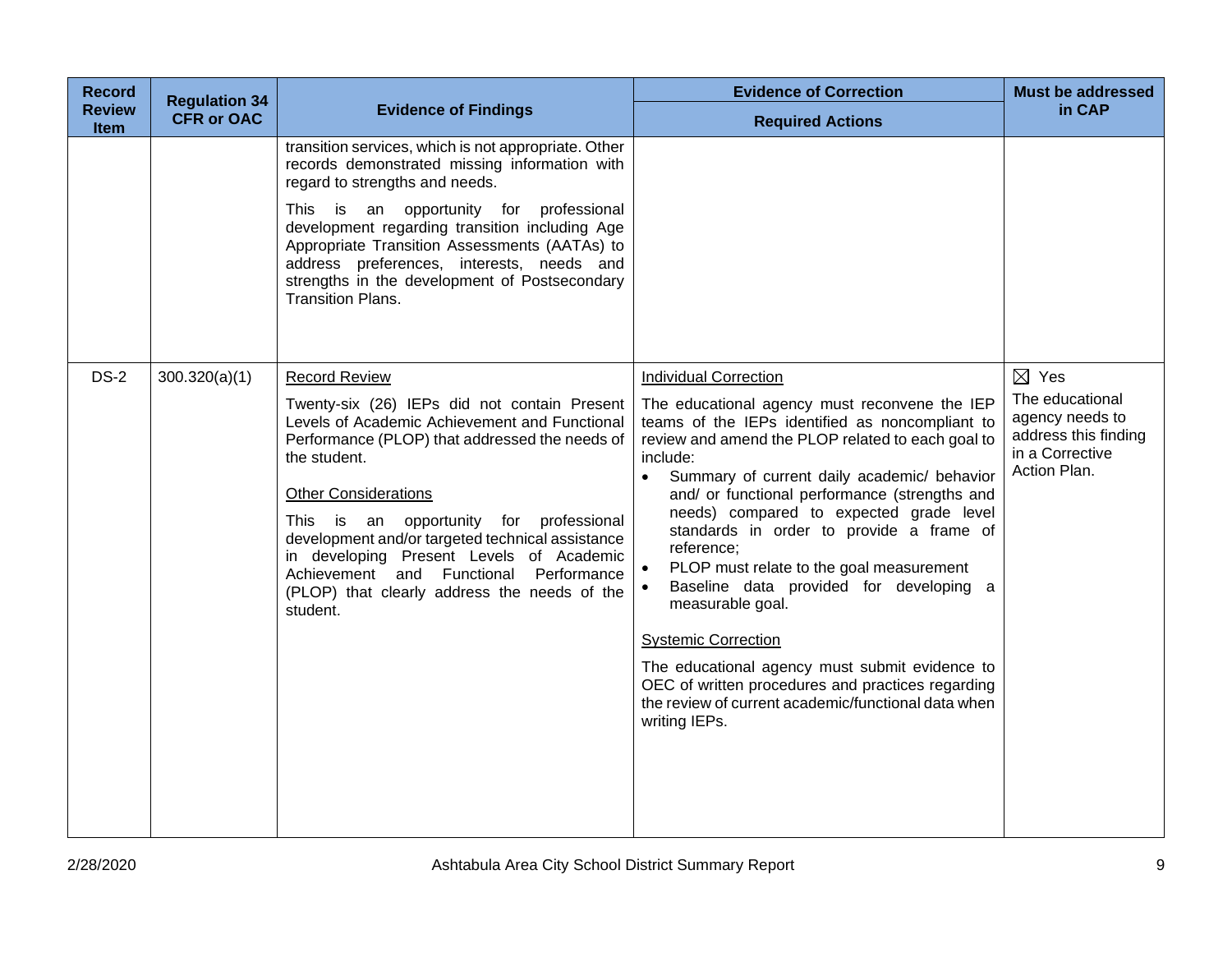| <b>Record</b>                | <b>Regulation 34</b> |                                                                                                                                                                                                                                                                                                                                                                                                                                                                                                                                                                                                            | <b>Evidence of Correction</b>                                                                                                                                                                                                                                                                                                                                                                                                                                                                                                                                                                                                                                                                                                                                                               | <b>Must be addressed</b>                                                                                         |
|------------------------------|----------------------|------------------------------------------------------------------------------------------------------------------------------------------------------------------------------------------------------------------------------------------------------------------------------------------------------------------------------------------------------------------------------------------------------------------------------------------------------------------------------------------------------------------------------------------------------------------------------------------------------------|---------------------------------------------------------------------------------------------------------------------------------------------------------------------------------------------------------------------------------------------------------------------------------------------------------------------------------------------------------------------------------------------------------------------------------------------------------------------------------------------------------------------------------------------------------------------------------------------------------------------------------------------------------------------------------------------------------------------------------------------------------------------------------------------|------------------------------------------------------------------------------------------------------------------|
| <b>Review</b><br><b>Item</b> | <b>CFR or OAC</b>    | <b>Evidence of Findings</b>                                                                                                                                                                                                                                                                                                                                                                                                                                                                                                                                                                                | <b>Required Actions</b>                                                                                                                                                                                                                                                                                                                                                                                                                                                                                                                                                                                                                                                                                                                                                                     | in CAP                                                                                                           |
| $DS-3$                       | 300.320(a)(2)(i)     | <b>Record Review</b><br>Twenty-four (24) IEPs did not contain measurable<br>annual goals.<br><b>Other Considerations</b><br>Opportunity for professional development and<br>targeted technical assistance in writing compliant<br>measurable annual goals.                                                                                                                                                                                                                                                                                                                                                 | <b>Individual Correction</b><br>The educational agency must reconvene the teams<br>of the IEPs identified as noncompliant to review and<br>amend annual goals to contain the following critical<br>elements:<br>1. Clearly defined behavior: the specific action<br>the child will be expected to perform.<br>2. The condition (situation, setting or given<br>material) under which the behavior is to be<br>performed.<br>Performance criteria desired: the level the child<br>3.<br>must demonstrate for mastery and the number<br>of times the child must demonstrate the skill or<br>behavior.<br><b>Systemic Correction</b><br>The educational agency must submit evidence to<br>OEC of written procedures and practices regarding<br>the development of measurable annual IEP goals. | $\boxtimes$ Yes<br>The educational<br>agency needs to<br>address this finding<br>in a Corrective<br>Action Plan. |
| $DS-4$                       | 300.320(a)(2)(i)     | <b>Record Review</b><br>Eight (8) IEPs did not contain annual goals that<br>address the child's academic area(s) of need.<br><b>Other Considerations</b><br>Opportunity for professional development and<br>targeted technical assistance in writing compliant<br>measurable annual goals. If academic needs<br>were addressed in the ETR as being an area of<br>concern, they must be addressed in the IEP in<br>some capacity. It can either be addressed as a<br>goal or a statement that indicates the team has<br>prioritized other needs or found that it is not an<br>area of concern at this time. | <b>Individual Correction</b><br>The educational agency must reconvene the teams<br>of the IEPs identified as noncompliant to review and<br>amend the IEP. Annual goals must address the<br>academic needs of the child unless the team<br>provides evidence that the goals were prioritized<br>based on the severity of the needs of the child.<br><b>Systemic Correction</b><br>The educational agency must submit evidence to<br>OEC of written procedures and practices regarding<br>the IEP process of addressing identified academic<br>needs.                                                                                                                                                                                                                                         | $\boxtimes$ Yes<br>The educational<br>agency needs to<br>address this finding<br>in a Corrective<br>Action Plan. |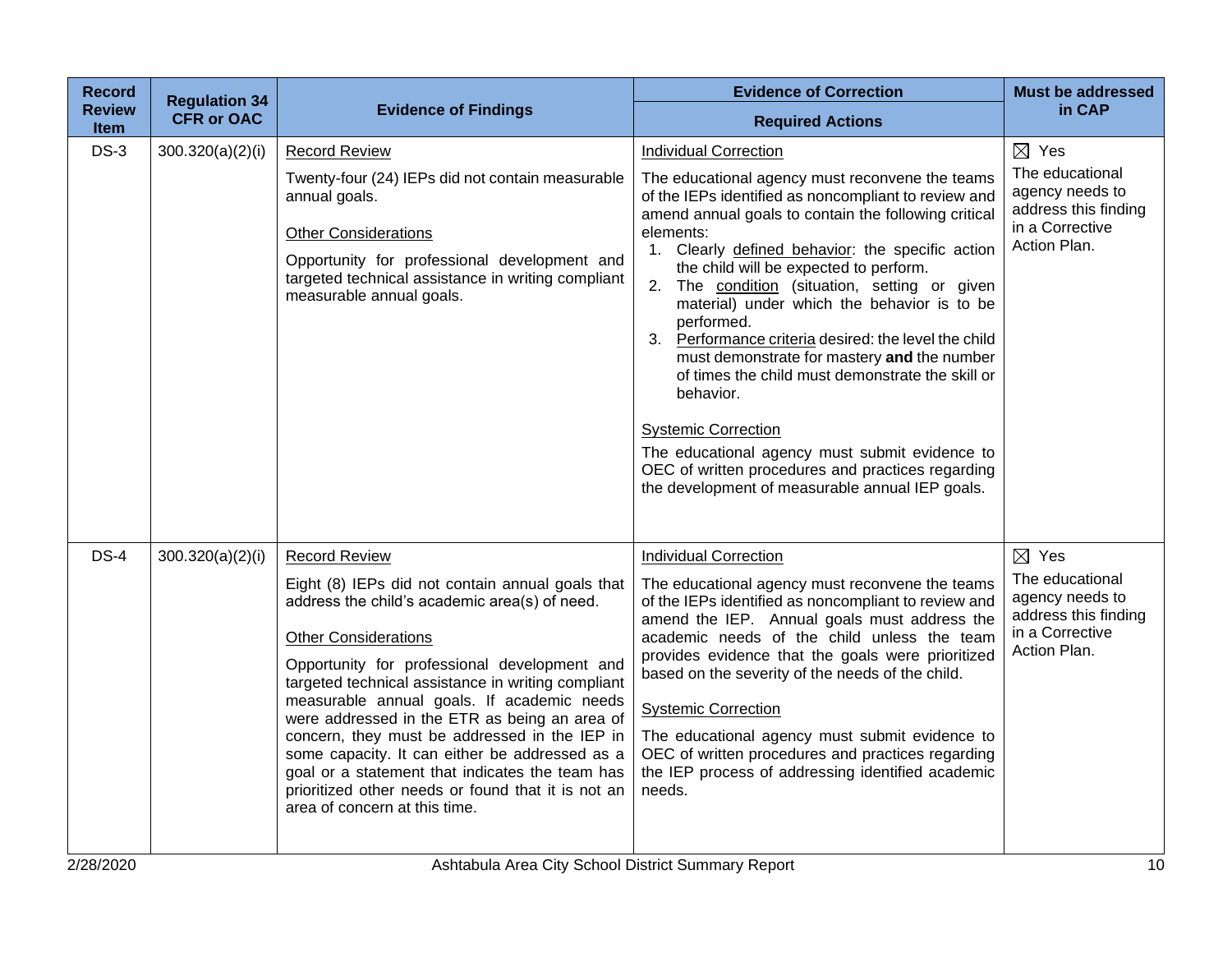| <b>Record</b>         | <b>Regulation 34</b>                        |                                                                                                                                                                                                                                                                                                                                                                                                                                                                           | <b>Evidence of Correction</b>                                                                                                                                                                                                                                                                                                                                                                                                                                                                                           | <b>Must be addressed</b>                                                                                         |
|-----------------------|---------------------------------------------|---------------------------------------------------------------------------------------------------------------------------------------------------------------------------------------------------------------------------------------------------------------------------------------------------------------------------------------------------------------------------------------------------------------------------------------------------------------------------|-------------------------------------------------------------------------------------------------------------------------------------------------------------------------------------------------------------------------------------------------------------------------------------------------------------------------------------------------------------------------------------------------------------------------------------------------------------------------------------------------------------------------|------------------------------------------------------------------------------------------------------------------|
| <b>Review</b><br>Item | <b>CFR or OAC</b>                           | <b>Evidence of Findings</b>                                                                                                                                                                                                                                                                                                                                                                                                                                               | <b>Required Actions</b>                                                                                                                                                                                                                                                                                                                                                                                                                                                                                                 | in CAP                                                                                                           |
| $DS-5$                | 300.320(a)(2)(i)                            | <b>Record Review</b>                                                                                                                                                                                                                                                                                                                                                                                                                                                      | <b>Individual Correction</b>                                                                                                                                                                                                                                                                                                                                                                                                                                                                                            | $\boxtimes$ Yes                                                                                                  |
|                       |                                             | Nine (9) IEPs did not contain annual goals that<br>address the child's functional area(s) of need.<br><b>Other Considerations</b><br>If functional needs were addressed in the ETR as<br>being an area of concern, they must be addressed<br>in the IEP in some capacity. It can either be<br>addressed as a goal, a related service or a<br>statement that indicates the team has prioritized<br>other needs or found that it is not an area of<br>concern at this time. | The educational agency must reconvene the teams<br>of the IEPs identified as noncompliant to review and<br>amend the IEP. Annual goals must address the<br>functional needs of the child unless the team<br>provides evidence that the goals were prioritized<br>based on the severity of the needs of the child.<br><b>Systemic Correction</b><br>The educational agency must submit evidence to<br>OEC of written procedures and practices regarding<br>the IEP process of addressing identified functional<br>needs. | The educational<br>agency needs to<br>address this finding<br>in a Corrective<br>Action Plan.                    |
| $DS-6$                | 300.320(a)(4)<br>3301-51-07<br>(H)(1)(e)(i) | <b>Record Review</b><br>Twelve (12) IEPs did not contain a statement of<br>specially designed instruction that addresses the<br>individual needs of the child and supports the<br>annual goals.<br><b>Other Considerations</b><br>The nature of instruction must align with the<br>student's individual needs and skills. In many<br>instances, the specially designed instruction was<br>very broad and not specific to the student.                                     | <b>Individual Correction</b><br>The educational agency must reconvene the teams<br>of the IEPs identified as noncompliant to review and<br>amend the specially designed instruction, as<br>appropriate, to address the needs of the child.<br><b>Systemic Correction</b><br>The educational agency must submit evidence to<br>OEC of written procedures and practices regarding<br>the IEP process of determining specially designed<br>instruction.                                                                    | $\boxtimes$ Yes<br>The educational<br>agency needs to<br>address this finding<br>in a Corrective<br>Action Plan. |
| <b>DS-7</b>           | 300.320(a)(7)                               | <b>Record Review</b>                                                                                                                                                                                                                                                                                                                                                                                                                                                      | <b>Individual Correction</b>                                                                                                                                                                                                                                                                                                                                                                                                                                                                                            | $\boxtimes$ No                                                                                                   |
|                       | 3301-51-07<br>(H)(1)(i)                     | Eight (8) IEPs did not indicate the location where<br>the specially designed instruction will be provided.                                                                                                                                                                                                                                                                                                                                                                | The educational agency must reconvene the teams<br>of the IEPs identified as noncompliant to review and<br>amend the location where the specially designed<br>instruction will be provided.<br><b>Systemic Correction</b><br>The educational agency must submit evidence to<br>OEC of written procedures and practices regarding<br>the IEP process of determining the location where<br>specially designed instruction will occur.                                                                                     | The educational<br>agency does not<br>need to address this<br>finding in a<br><b>Corrective Action</b><br>Plan.  |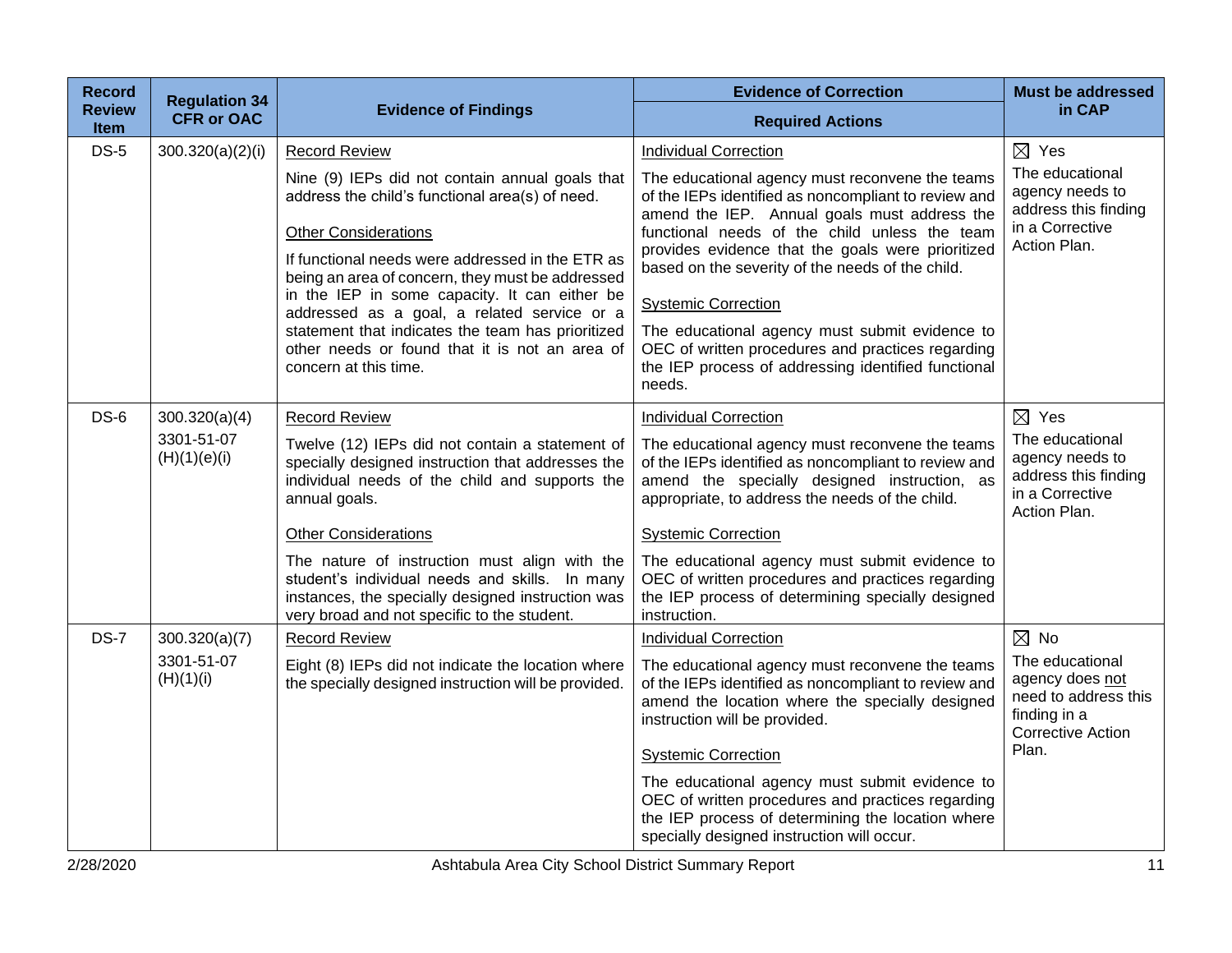| <b>Record</b>                | <b>Regulation 34</b>    |                                                                                                                       | <b>Evidence of Correction</b>                                                                                                                                                                                          | <b>Must be addressed</b>                                                                               |
|------------------------------|-------------------------|-----------------------------------------------------------------------------------------------------------------------|------------------------------------------------------------------------------------------------------------------------------------------------------------------------------------------------------------------------|--------------------------------------------------------------------------------------------------------|
| <b>Review</b><br><b>Item</b> | <b>CFR or OAC</b>       | <b>Evidence of Findings</b>                                                                                           | <b>Required Actions</b>                                                                                                                                                                                                | in CAP                                                                                                 |
| $DS-8$                       | 300.320(a)(7)           | <b>Record Review</b>                                                                                                  | <b>Individual Correction</b>                                                                                                                                                                                           | $\boxtimes$ Yes                                                                                        |
|                              | 3301-51-07<br>(H)(1)(i) | Eleven (11) IEPs did not indicate the amount of<br>time and frequency of the specially designed<br>instruction.       | The educational agency must reconvene the teams<br>of the IEPs identified as noncompliant to review and<br>amend the amount of time and frequency of the<br>specially designed instruction.                            | The educational<br>agency needs to<br>address this finding<br>in a Corrective<br>Action Plan.          |
|                              |                         |                                                                                                                       | <b>Systemic Correction</b>                                                                                                                                                                                             |                                                                                                        |
|                              |                         |                                                                                                                       | The educational agency must submit evidence to<br>OEC of written procedures and practices regarding<br>the IEP process of determining the amount and<br>frequency of specially designed instruction to be<br>provided. |                                                                                                        |
| <b>DS-9</b>                  | 300.320(a)(4)           | <b>Record Review</b>                                                                                                  | <b>Individual Correction</b>                                                                                                                                                                                           | $\boxtimes$ No                                                                                         |
|                              | 3301-51-07<br>(H)(1)(e) | One (1) IEP did not identify related services that<br>address the needs of the child and support the<br>annual goals. | The educational agency must reconvene the team<br>of the IEP identified as noncompliant to review and<br>amend the IEP to include related services that were<br>identified as needed in the IEP.                       | The educational<br>agency does not<br>need to address this<br>finding in a<br><b>Corrective Action</b> |
|                              |                         |                                                                                                                       | <b>Systemic Correction</b>                                                                                                                                                                                             | Plan.                                                                                                  |
|                              |                         |                                                                                                                       | The educational agency must submit evidence to<br>OEC of written procedures and practices regarding<br>the IEP process of addressing identified related<br>service needs.                                              |                                                                                                        |
| <b>DS-10</b>                 | 300.320(a)(7)           | <b>Record Review</b>                                                                                                  | <b>Individual Correction</b>                                                                                                                                                                                           | $\boxtimes$ No                                                                                         |
|                              | 3301-51-07<br>(H)(1)(i) | Three (3) IEPs did not indicate the location where<br>the related services will be provided.                          | The educational agency must reconvene the teams<br>of the IEPs identified as noncompliant to review and<br>amend the IEP to include the location where the<br>related services will be provided.                       | The educational<br>agency does not<br>need to address this<br>finding in a<br><b>Corrective Action</b> |
|                              |                         |                                                                                                                       | <b>Systemic Correction</b>                                                                                                                                                                                             | Plan.                                                                                                  |
|                              |                         |                                                                                                                       | The educational agency must submit evidence to<br>OEC of written procedures and practices regarding<br>the IEP process of determining the location where<br>related services will occur.                               |                                                                                                        |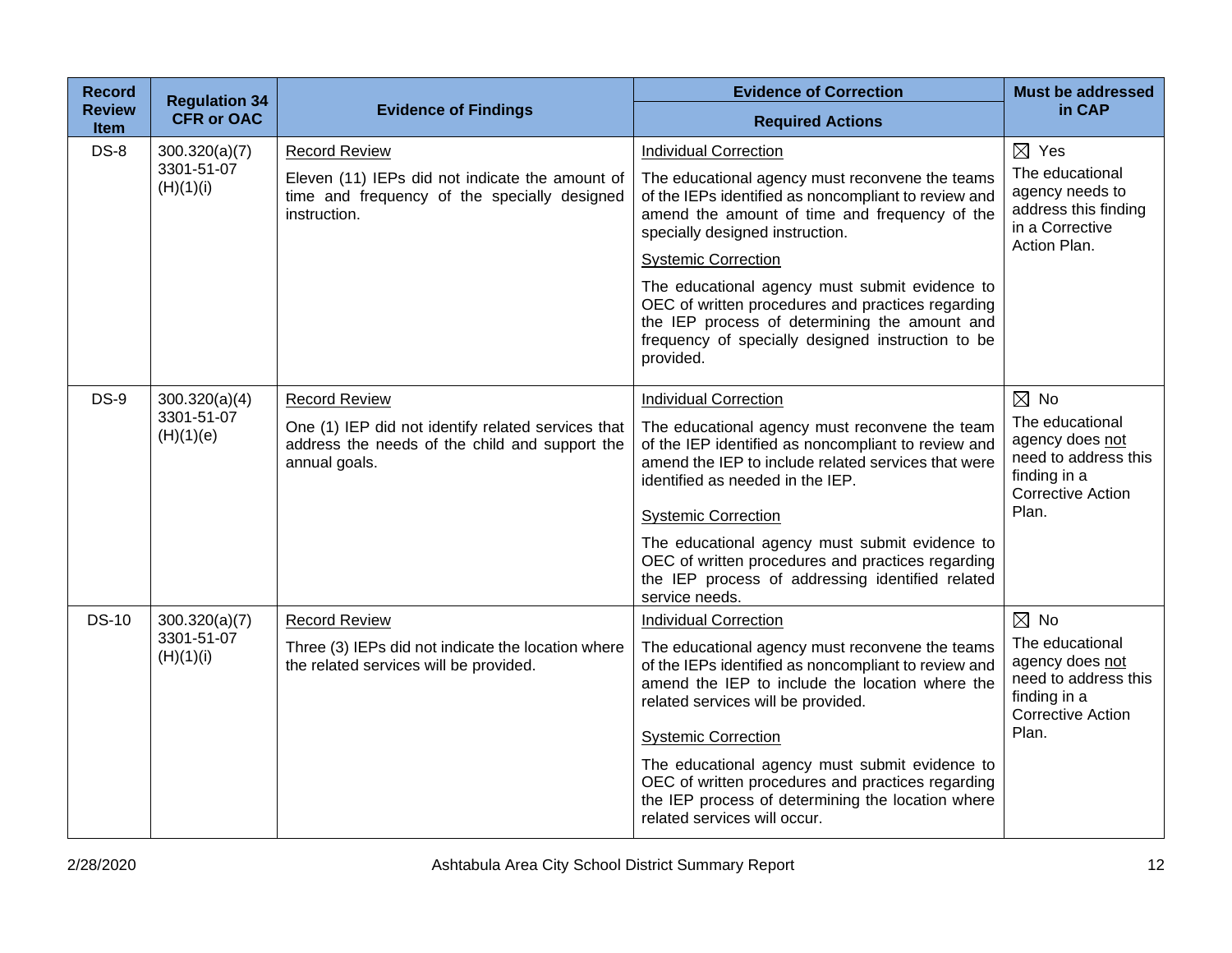| <b>Record</b>                | <b>Regulation 34</b>    |                                                                                                                                                                                              | <b>Evidence of Correction</b>                                                                                                                                                                                                                                                                            | <b>Must be addressed</b>                                                                      |
|------------------------------|-------------------------|----------------------------------------------------------------------------------------------------------------------------------------------------------------------------------------------|----------------------------------------------------------------------------------------------------------------------------------------------------------------------------------------------------------------------------------------------------------------------------------------------------------|-----------------------------------------------------------------------------------------------|
| <b>Review</b><br><b>Item</b> | <b>CFR or OAC</b>       | <b>Evidence of Findings</b>                                                                                                                                                                  | <b>Required Actions</b>                                                                                                                                                                                                                                                                                  | in CAP                                                                                        |
| <b>DS-11</b>                 | 300.320(a)(7)           | <b>Record Review</b>                                                                                                                                                                         | <b>Individual Correction</b>                                                                                                                                                                                                                                                                             | $\boxtimes$ Yes                                                                               |
|                              | 3301-51-07<br>(H)(1)(i) | Five (5) IEPs did not indicate the amount of time,<br>duration and frequency of the related services to<br>be provided.                                                                      | The educational agency must reconvene the teams<br>of the IEPs identified as noncompliant to review and<br>amend on the IEP the amount of time and frequency<br>of the related services to be provided.                                                                                                  | The educational<br>agency needs to<br>address this finding<br>in a Corrective<br>Action Plan. |
|                              |                         |                                                                                                                                                                                              | <b>Systemic Correction</b>                                                                                                                                                                                                                                                                               |                                                                                               |
|                              |                         |                                                                                                                                                                                              | The educational agency must submit evidence to<br>OEC of written procedures and practices regarding<br>the IEP process of determining the amount and<br>frequency of related services to be provided.                                                                                                    |                                                                                               |
| <b>DS-12</b>                 | 300.324(a)(2)(v)        | <b>Record Review</b>                                                                                                                                                                         | <b>Individual Correction</b>                                                                                                                                                                                                                                                                             | $\boxtimes$ Yes                                                                               |
|                              | 3301-51-<br>01(B)(3)    | Two (2) IEPs did not identify assistive technology<br>to enable the child to be involved and make<br>progress in the general education curriculum.                                           | The educational agency must reconvene the teams<br>of the IEPs identified as noncompliant to review<br>assistive technology and/or services that would<br>directly assist the child with a disability to increase,<br>maintain, or improve their functional capabilities and<br>include them on the IEP. | The educational<br>agency needs to<br>address this finding<br>in a Corrective<br>Action Plan. |
|                              |                         |                                                                                                                                                                                              | <b>Systemic Correction</b>                                                                                                                                                                                                                                                                               |                                                                                               |
|                              |                         |                                                                                                                                                                                              | The educational agency must submit evidence to<br>OEC of written procedures and practices regarding<br>assistive technology.                                                                                                                                                                             |                                                                                               |
| <b>DS-13</b>                 | 300.320(a)(6)(i)        | <b>Record Review</b>                                                                                                                                                                         | <b>Individual Correction</b>                                                                                                                                                                                                                                                                             | $\boxtimes$ Yes                                                                               |
|                              | 3301-51-07<br>(H)(1)(g) | Fifteen (15) IEPs did not identify accommodations<br>provided to enable the child to be involved and<br>make progress in the general education<br>curriculum.<br><b>Other Considerations</b> | The educational agency must reconvene the teams<br>of the IEPs identified as noncompliant to review the<br>accommodations that would directly assist the child<br>to access the course content without altering the<br>scope or complexity of the information taught and<br>include them on the IEP.     | The educational<br>agency needs to<br>address this finding<br>in a Corrective<br>Action Plan. |
|                              |                         | The condition(s) and/or extent were not clearly<br>explained (who, when and where services were<br>provided).                                                                                | <b>Systemic Correction</b><br>The educational agency must submit evidence to<br>OEC of written procedures and practices regarding<br>accommodations.                                                                                                                                                     |                                                                                               |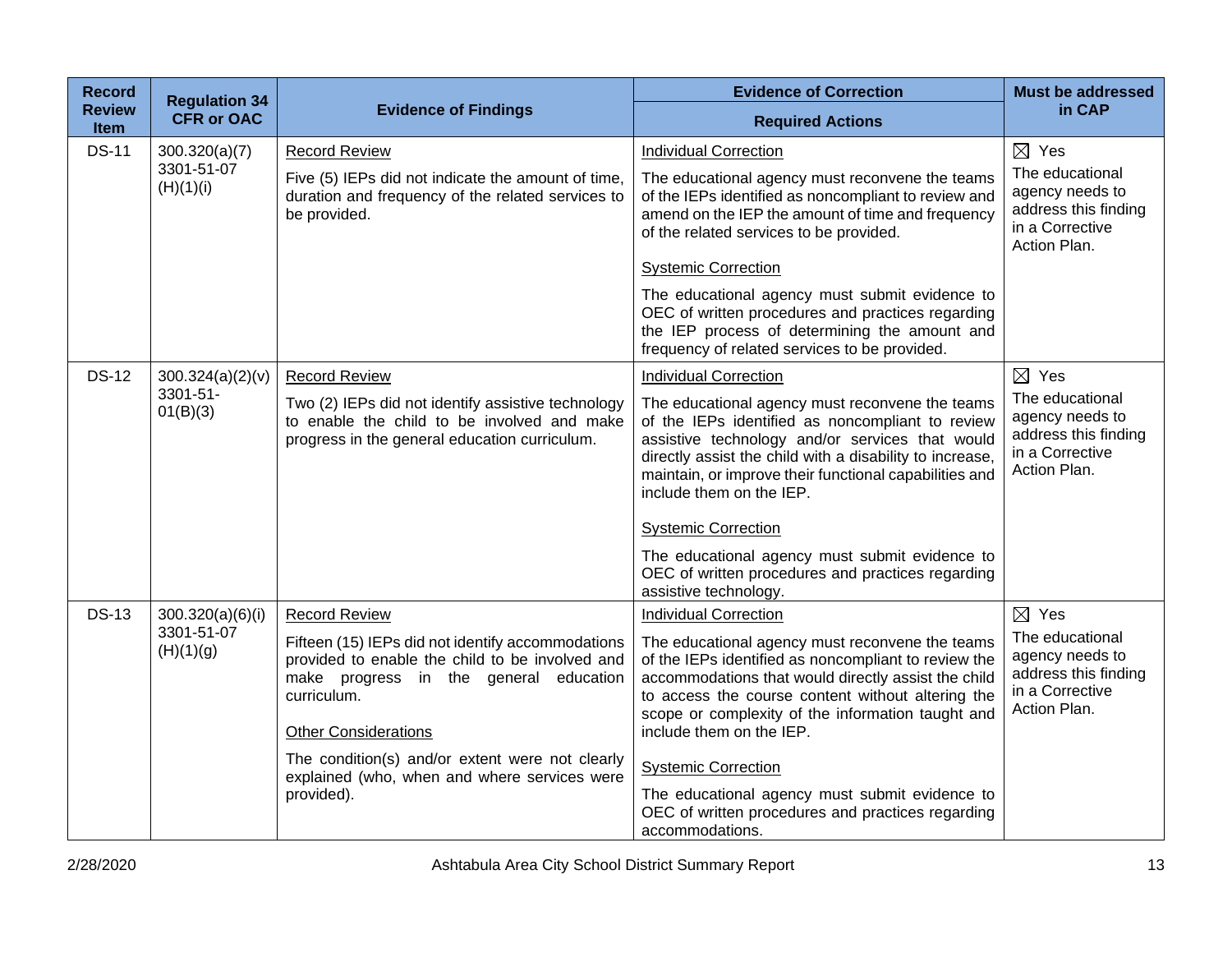| <b>Record</b>         | <b>Regulation 34</b>        |                                                                                                                                                                                                                                                                                       | <b>Evidence of Correction</b>                                                                                                                                                                                                                                                                                    | <b>Must be addressed</b>                                                                                                          |
|-----------------------|-----------------------------|---------------------------------------------------------------------------------------------------------------------------------------------------------------------------------------------------------------------------------------------------------------------------------------|------------------------------------------------------------------------------------------------------------------------------------------------------------------------------------------------------------------------------------------------------------------------------------------------------------------|-----------------------------------------------------------------------------------------------------------------------------------|
| <b>Review</b><br>Item | <b>CFR or OAC</b>           | <b>Evidence of Findings</b>                                                                                                                                                                                                                                                           | <b>Required Actions</b>                                                                                                                                                                                                                                                                                          | in CAP                                                                                                                            |
| <b>DS-14</b>          | 300.320(a)(4)<br>3301-51-07 | <b>Record Review</b>                                                                                                                                                                                                                                                                  | <b>Individual Correction</b>                                                                                                                                                                                                                                                                                     | $\boxtimes$ Yes                                                                                                                   |
|                       | (H)(1)(e)                   | Four (4) IEPs did not identify modifications to<br>enable the child to be involved and make progress<br>in the general education curriculum.<br><b>Other Considerations</b><br>This area is an opportunity for professional                                                           | The educational agency must reconvene the teams<br>of the IEPs identified as noncompliant to review the<br>modifications that would alter the amount or<br>complexity of grade-level materials and would<br>enable the child to be involved and make progress<br>in the general education curriculum and include | The educational<br>agency needs to<br>address this finding<br>in a Corrective<br>Action Plan.                                     |
|                       |                             | development and/or targeted technical assistance<br>to address the content that students are expected                                                                                                                                                                                 | them in the IEP                                                                                                                                                                                                                                                                                                  |                                                                                                                                   |
|                       |                             | to learn where amount or complexity of materials<br>are altered from grade level curriculum<br>expectations. When an instructional or curriculum<br>modification is made, either the specific subject<br>matter is altered, or the performance expected of<br>the student is changed. | <b>Systemic Correction</b><br>The educational agency must submit evidence to<br>OEC of written procedures and practices regarding<br>modifications.                                                                                                                                                              |                                                                                                                                   |
| <b>DS-15</b>          | 300.320(a)(4)               | <b>Record Review</b>                                                                                                                                                                                                                                                                  | <b>Individual Correction</b>                                                                                                                                                                                                                                                                                     | $\boxtimes$ No                                                                                                                    |
|                       | 3301-51-07<br>(H)(1)(e)     | One (1) IEP did not identify supports for school<br>personnel to enable the child to be involved and<br>make progress in the general education<br>curriculum.                                                                                                                         | The educational agency must reconvene the team<br>of the IEP identified as noncompliant to review the<br>supports for school personnel that were identified by<br>the IEP team and define the supports on the IEP<br>including who will provide the support and when it<br>will take place."                     | The educational<br>agency does not<br>need to address this<br>finding in a<br><b>Corrective Action</b><br>Plan.                   |
|                       |                             |                                                                                                                                                                                                                                                                                       | <b>Systemic Correction</b>                                                                                                                                                                                                                                                                                       |                                                                                                                                   |
|                       |                             |                                                                                                                                                                                                                                                                                       | The educational agency must submit evidence to<br>OEC of written procedures and practices regarding<br>supports for school personnel.                                                                                                                                                                            |                                                                                                                                   |
| <b>DS-16</b>          | 3301-51-07<br>(H)(1)(h)(ii) | <b>Record Review</b><br>Two (2) student records did not have a justification<br>statement explaining why the student cannot<br>participate in the regular assessment and why the<br>alternate assessment is appropriate for the<br>student.                                           | <b>Individual Correction</b><br>The educational agency must reconvene the teams<br>of the IEPs identified as noncompliant to review and<br>determine if the alternate assessment is appropriate<br>for the student.<br><b>Systemic Correction</b>                                                                | $\boxtimes$ No<br>The educational<br>agency does not<br>need to address this<br>finding in a<br><b>Corrective Action</b><br>Plan. |
|                       |                             |                                                                                                                                                                                                                                                                                       | The educational agency must submit evidence to<br>OEC of written procedures and practices regarding<br>the determination of participation in the AASCD.                                                                                                                                                          |                                                                                                                                   |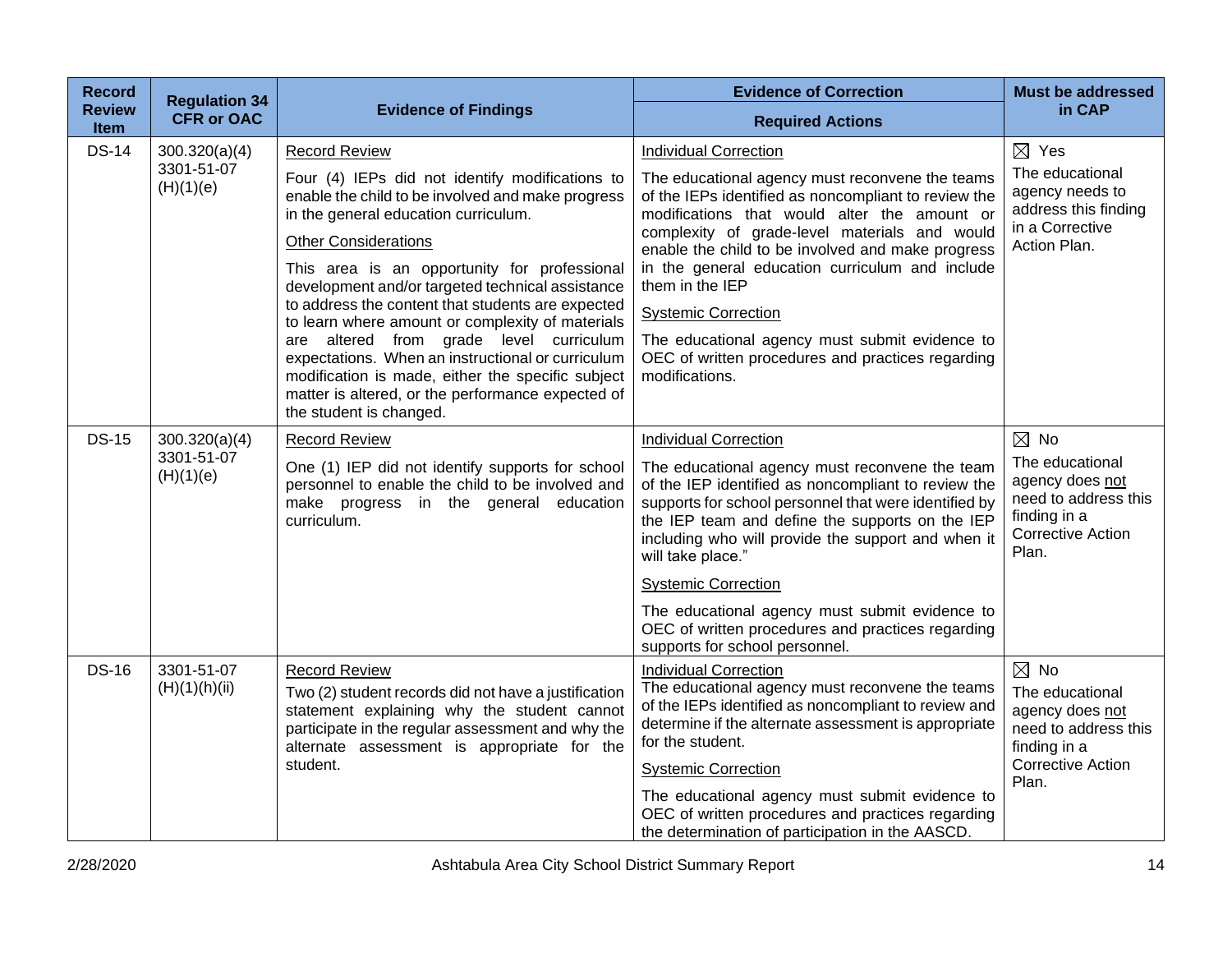| <b>Record</b>                | <b>Regulation 34</b> |                                                                                                                              | <b>Evidence of Correction</b>                                                                                                                                                                                                                                                                                                                                                                                                                                                                                                                                                                                                                                                                                                                                                                                                       | <b>Must be addressed</b>                                   |
|------------------------------|----------------------|------------------------------------------------------------------------------------------------------------------------------|-------------------------------------------------------------------------------------------------------------------------------------------------------------------------------------------------------------------------------------------------------------------------------------------------------------------------------------------------------------------------------------------------------------------------------------------------------------------------------------------------------------------------------------------------------------------------------------------------------------------------------------------------------------------------------------------------------------------------------------------------------------------------------------------------------------------------------------|------------------------------------------------------------|
| <b>Review</b><br><b>Item</b> | <b>CFR or OAC</b>    | <b>Evidence of Findings</b>                                                                                                  | <b>Required Actions</b>                                                                                                                                                                                                                                                                                                                                                                                                                                                                                                                                                                                                                                                                                                                                                                                                             | in CAP                                                     |
| <b>DS-17</b>                 | 3301-51-07(L)(2)     | <b>Record Review</b>                                                                                                         | <b>Individual Correction</b>                                                                                                                                                                                                                                                                                                                                                                                                                                                                                                                                                                                                                                                                                                                                                                                                        | $\boxtimes$ Yes                                            |
|                              |                      | Fourteen (14) IEPs did not contain measurable<br>annual goals and services/placement consistent<br>with progress made.       | None<br><b>Systemic Correction</b>                                                                                                                                                                                                                                                                                                                                                                                                                                                                                                                                                                                                                                                                                                                                                                                                  | The educational<br>agency needs to<br>address this finding |
|                              |                      | <b>Other Considerations</b>                                                                                                  | The educational agency must submit evidence to                                                                                                                                                                                                                                                                                                                                                                                                                                                                                                                                                                                                                                                                                                                                                                                      | in a Corrective<br>Action Plan.                            |
|                              |                      | In many cases, progress monitoring reports/<br>documents were not submitted and/or the<br>evidence was vague in description. | OEC of written procedures and practices regarding<br>measurable annual goals and services consistent<br>with progress made.                                                                                                                                                                                                                                                                                                                                                                                                                                                                                                                                                                                                                                                                                                         |                                                            |
| <b>DS-18</b>                 | 3301-51-07(L)        | <b>Record Review</b>                                                                                                         | <b>Individual Correction</b>                                                                                                                                                                                                                                                                                                                                                                                                                                                                                                                                                                                                                                                                                                                                                                                                        | $\boxtimes$ NA                                             |
|                              |                      | All IEPs show evidence that revisions were made                                                                              | <b>NA</b>                                                                                                                                                                                                                                                                                                                                                                                                                                                                                                                                                                                                                                                                                                                                                                                                                           |                                                            |
|                              |                      | based on data indicating changes in student<br>needs or abilities.                                                           | <b>Systemic Correction</b>                                                                                                                                                                                                                                                                                                                                                                                                                                                                                                                                                                                                                                                                                                                                                                                                          |                                                            |
|                              |                      |                                                                                                                              | <b>NA</b>                                                                                                                                                                                                                                                                                                                                                                                                                                                                                                                                                                                                                                                                                                                                                                                                                           |                                                            |
| <b>DS-19</b>                 | 300.321(5)           | <b>Record Review</b>                                                                                                         | <b>Individual Correction</b>                                                                                                                                                                                                                                                                                                                                                                                                                                                                                                                                                                                                                                                                                                                                                                                                        | $\boxtimes$ Yes                                            |
|                              | 3301-51-07(I)        | Twelve (12) IEPs did not indicate that the IEP<br>Team included a group of qualified professionals.                          | For the IEPs identified as noncompliant, the<br>educational agency must:                                                                                                                                                                                                                                                                                                                                                                                                                                                                                                                                                                                                                                                                                                                                                            | The educational<br>agency needs to<br>address this finding |
|                              |                      | <b>Other Considerations</b><br>In many cases, the signatures of the parent and<br>general education teacher were missing.    | Provide documentation that the parent was<br>informed prior to the IEP meeting that the<br>person qualified to interpret the instructional<br>implications of evaluation results would not<br>participate in the meeting, and<br>Provide a written excuse signed by the parents<br>and the educational agency that allowed the<br>person qualified to interpret the instructional<br>implications of evaluation results not to be in<br>attendance at the IEP meeting, or<br>Reconvene the IEP team to review the IEP with<br>all required members present.<br><b>Systemic Correction</b><br>The educational agency must submit evidence to<br>OEC of written procedures and practices regarding<br>the involvement of people qualified to interpret the<br>instructional implications of evaluation results in the<br>IEP process. | in a Corrective<br>Action Plan.                            |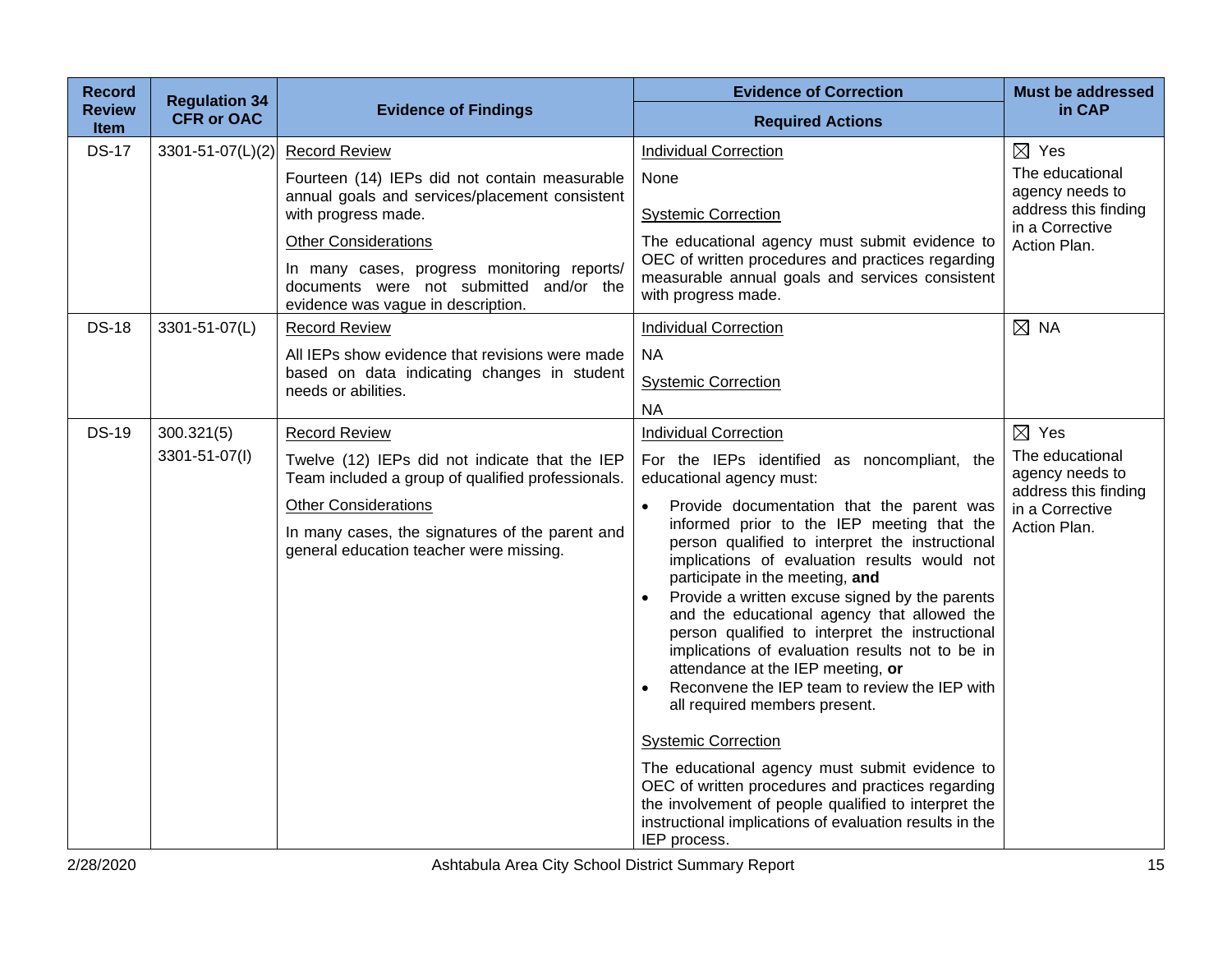## **Component 3: Least Restrictive Environment (LRE) and IEP Alignment**

*Each educational agency shall ensure that to the maximum extent appropriate, children with disabilities, including children in public or nonpublic institutions or other care facilities, are educated with children who are nondisabled; and that a continuum of alternative placements is available to meet the needs of children with disabilities for special education and related services.*

| <b>Record</b>                | <b>Regulation 34</b><br><b>CFR or OAC</b>           | <b>Evidence of Findings</b>                                                                                                                                                                                    | <b>Evidence of Correction</b>                                                                                                                                                                                                                                                                                                                                                                                                                                                                                                                                                                                                                                                                                                                         | <b>Must be</b><br>addressed in CAP                                                            |
|------------------------------|-----------------------------------------------------|----------------------------------------------------------------------------------------------------------------------------------------------------------------------------------------------------------------|-------------------------------------------------------------------------------------------------------------------------------------------------------------------------------------------------------------------------------------------------------------------------------------------------------------------------------------------------------------------------------------------------------------------------------------------------------------------------------------------------------------------------------------------------------------------------------------------------------------------------------------------------------------------------------------------------------------------------------------------------------|-----------------------------------------------------------------------------------------------|
| <b>Review</b><br><b>Item</b> |                                                     |                                                                                                                                                                                                                | <b>Required Actions</b>                                                                                                                                                                                                                                                                                                                                                                                                                                                                                                                                                                                                                                                                                                                               |                                                                                               |
| LRE-1                        | 300.114<br>300.320(a)(5)<br>3301-51-07<br>(H)(1)(f) | <b>Record Review</b>                                                                                                                                                                                           | <b>Individual Correction</b>                                                                                                                                                                                                                                                                                                                                                                                                                                                                                                                                                                                                                                                                                                                          | $\boxtimes$ Yes                                                                               |
|                              |                                                     | Fifteen (15) IEPs did not include an explanation of<br>the extent to which the child will not participate with<br>nondisabled children in the general education<br>classroom.                                  | The educational agency must reconvene the teams<br>of the IEPs identified as noncompliant to review and<br>include a justification as to why the child was<br>removed from the general education classroom.                                                                                                                                                                                                                                                                                                                                                                                                                                                                                                                                           | The educational<br>agency needs to<br>address this finding<br>in a Corrective<br>Action Plan. |
|                              |                                                     | <b>Other Considerations</b>                                                                                                                                                                                    | The justification should:                                                                                                                                                                                                                                                                                                                                                                                                                                                                                                                                                                                                                                                                                                                             |                                                                                               |
|                              |                                                     | In many cases, the justification statement outlined<br>the academic deficits, but failed to fully "explain" the<br>reason(s) why the student would be removed from<br>participation with nondisabled children. | Be based on the needs of the child, not the<br>disability.<br>Reflect that the team has given adequate<br>$\bullet$<br>consideration to meeting the student's needs in<br>the general classroom with supplementary aids<br>and services.<br>Document that the nature or severity of the<br>disability is such that education in general<br>education classes, even with the use of<br>supplementary aids and services, cannot be<br>achieved satisfactorily.<br>Describe potential harmful effects to the child or<br>others, if applicable.<br><b>Systemic Correction</b><br>The educational agency must submit evidence to<br>OEC of written procedures and practices regarding<br>the least restrictive environment placement decision<br>process. |                                                                                               |